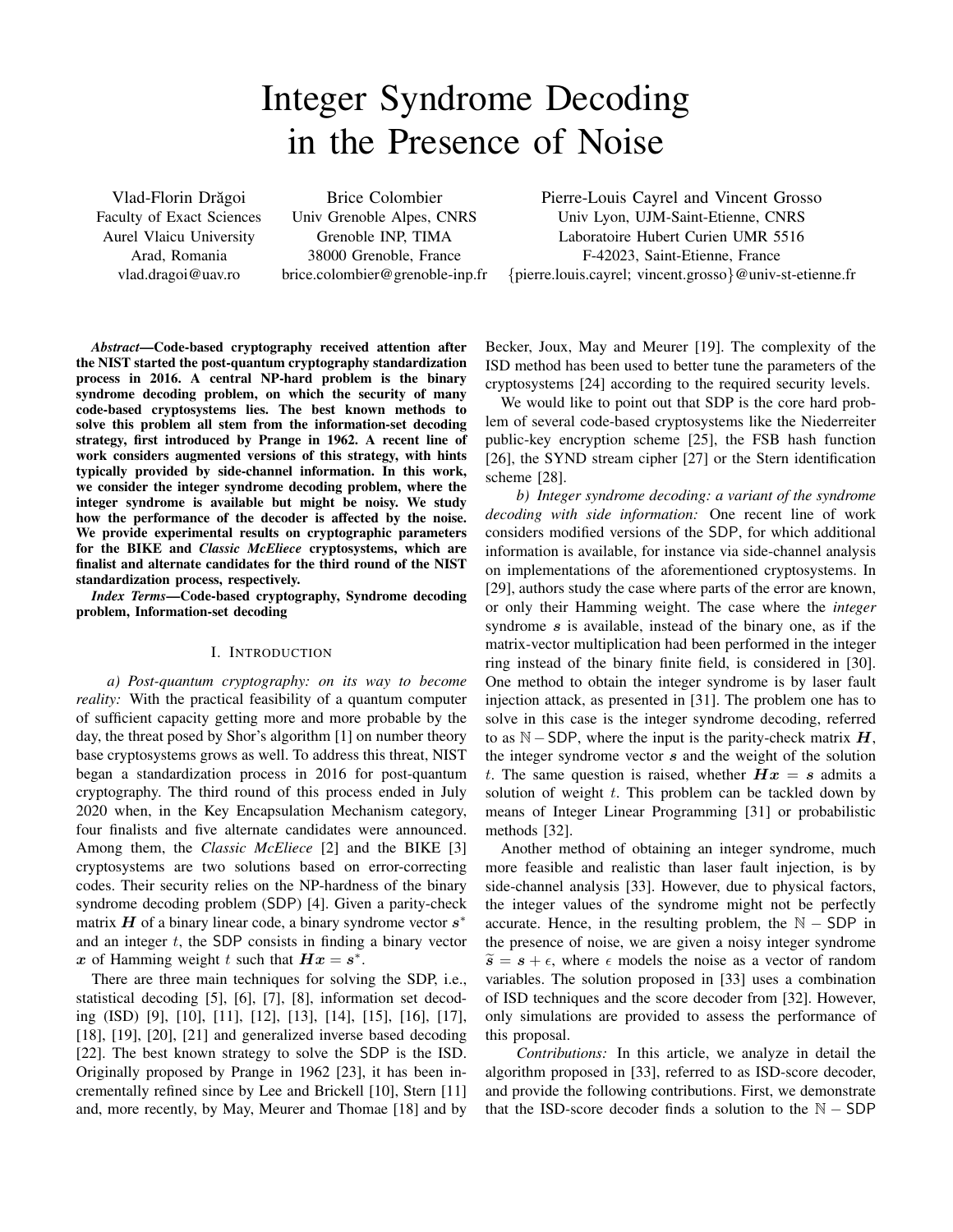in the presence of noise with high probability, as long as the weight is sub-linear in *n*, more exactly,  $t \le O\left(\frac{n-k}{\log(n-k)}\right)$  $\setminus$ , where  $n$  is the length of the code and  $k$  the dimension. We consider two noise models, present in several schemes/scenarios, *i.e.*, Binomial centered in zero and Bernoulli variables. We demonstrate that the ISD-score decoder can tolerate noise levels that are linear in the weight of the solution  $t$ . For that we partially build our demonstration on the techniques used in [32]. We incorporate the noise models into these techniques and, by using sharper inequalities, determine a much clearer condition for having a higher probability of success. One consequence of this new method is that when the noise is null and the ISD part is ignored, equivalently the ISD-score decoder boils down to the algorithm proposed in [32], the conditions we propose on the range of  $t$  for which the algorithm succeeds is larger that those from [32]. This gives a lower bound on the number of syndrome entries, or the number of rows in the parity-check matrix, required to find a solution, known as the information theoretic bound.

# *Outline of the article*

In Section II we introduce the SDP and its variants,  $\mathbb{N}$  – SDP and  $\mathbb{N}$  – SDP in presence of noise. We also recall the cryptographic context where these problems occur. Section III begins by recalling the score decoder proposed in [33]. Then it analyzes the distribution of the discriminant function for the N − SDP in presence of noise. The sections ends with the description of the ISD-Scode decoder. Next, we analyse the succes probability of the ISD-Score decoder in Section IV. The theoretical results from this part are being compared with numerical values from our implementation of the algorithm in Section V. The section also makes a parallel between the efficiency of the ISD-Score decoder and other methods such as ILP. Finally, we conclude the article in Section VI.

#### II. PRELIMINARIES

*a) Notations:* A finite field is denoted by F, and the ring of integers by  $\mathbb{Z}$ . We write  $\mathbb{N}_n^* = \{1, \ldots, n\}$  and  $\mathbb{Z}_{-n,n} =$  $\{-n, \ldots, 0, \ldots, n\}$ . For  $p \in [0, 1]$  and  $n \in \mathbb{N}^*$  we denote the Bernoulli distribution by  $\mathcal{B}er(p)$  and the Binomial distribution by  $\mathcal{B}(n, p)$ . We denote by  $W(x)$  the Lambert W function. Matrices and vectors are written in bold capital, respectively small letters. We also use  $HW(c)$  to denote the Hamming weight of the vector  $c$ .

*b) Error correcting codes:* Let n and k be two positive integers such that  $k \leq n$ . An  $[n, k]$  linear code can be defined as a sub-vector space of dimension  $k$  of the vector space  $\mathbb{F}^n$ . A code can be specified either by its generator matrix  $G \in \mathbb{F}^{k \times n}$ (a basis for the code), or by its parity-check matrix  $H \in$  $\mathbb{F}^{(n-k)\times n}$  (a basis for the dual code). The minimum distance, or the Hamming distance of a code  $C$ , is the minimum of all HW(v) for  $v \in \mathcal{C}, v \neq 0$ .

One of the main features of linear codes is their ability to decode noisy information/data. Several general decoding strategies exist, the syndrome decoding problem being one of them.

*c) Some variations of the Syndrome decoding problem:* Let us start by formaly defining the binary syndrome decoding problem.

**Definition 1 (SDP),**  
\n**InputStream**: 
$$
H \in \mathbb{F}_2^{(n-k) \times n}
$$
,  $s^* \in \mathbb{F}_2^{n-k}$ ,  $t \in \mathbb{N}^*$ .  
\n**Output:**  $x \in \mathbb{F}_2^n$  s.t.  $Hx = s^*$ , and  $HW(x) = t$ .

This problem is NP-Complete [4] and, as we shall quickly see, it constitutes the building block of code-based solution for post-quantum cryptography.

Now, a slightly different problem, the  $\mathbb{N}$  – SDP [31], [30], considers matrix-vector multiplication over the ring of integers instead of the binary field  $\mathbb{F}_2$ . Formally, the problem can be stated as follows.

**Definition 2** (N – SDP). *InputStream* 
$$
H \in \{0,1\}^{(n-k)\times n}
$$
,  $s \in \mathbb{N}^{n-k}$ ,  $t \in \mathbb{N}^*$ . *Output*:  $x \in \{0,1\}^n$ , s.t.  $Hx = s$ , and  $HW(x) = t$ .

To define N − SDP in the presence of noise as generally as possible, we model the noise  $\epsilon = (\epsilon_1, \ldots, \epsilon_{n-k})$  as a vector of random variables  $\epsilon_i \sim \mathcal{D}$ , where  $\mathcal D$  is a discrete probability distribution. In the  $N - SDP$  in the presence of noise, instead of having access to an instance of the N−SDP, *i.e.*, (H, s, t), we are given a noisy syndrome  $\tilde{s} = s + \epsilon$  and the value  $s^* = s$ <br>(mod 2) (component wise) (mod 2) (component-wise).

**Definition 3** ( $\mathbb{N}$  − SDP in the presence of noise  $\epsilon$ ). *Inputs:*  $\mathbf{H} \in \{0,1\}^{(n-k)\times n}$ ,  $\widetilde{s} \in \mathbb{Z}^{n-k}$  $s^*$  ∈ {0, 1}<sup>n-k</sup>, t ∈ N<sup>\*</sup> *Output:*  $x \in \{0, 1\}^n$ , *s.t.*  $Hx = s^*$  *with*  $HW(x) = t$ 

when the noise is zero we face the classic  $N - SDP$ .

 $s^* = s \mod 2$ , and  $\widetilde{s} = s + \epsilon$ . Remark that N−SDP in presence of noise is the SDP with additional information. Under certain conditions, we hope that, given  $(H, s^*, t, \tilde{s})$ , we can find x, solution to the SDP. Also,

*d) The Niederreiter encryption framework:* Both, *Classic McEliece* [2] and BIKE [3], are based on the Niederreiter encryption scheme [34]. The key generation, encryption and decryption functions of the Niederreiter cryptosystem are given in Algorithms 1, 2 and 3 respectively.

|    | Algorithm 1 Niederreiter key generation     |  |  |  |
|----|---------------------------------------------|--|--|--|
|    | 1: <b>function</b> $KEYGEN(n, k, t)$        |  |  |  |
| 2: | C an $[n, k]$ code that corrects t errors   |  |  |  |
| 3: | A parity-check matrix of $C: H$             |  |  |  |
| 4: | An $n \times n$ permutation matrix $P$      |  |  |  |
| 5: | An $(n-k) \times (n-k)$ invertible matrix S |  |  |  |
| 6: | Compute $H_{\text{pub}} = SHP$              |  |  |  |
| 7: | $pk = (H_{\text{pub}}, t)$                  |  |  |  |
| 8: | $sk = (S, H, P)$                            |  |  |  |
| 9: | return $(\mathsf{pk}, \mathsf{sk})$         |  |  |  |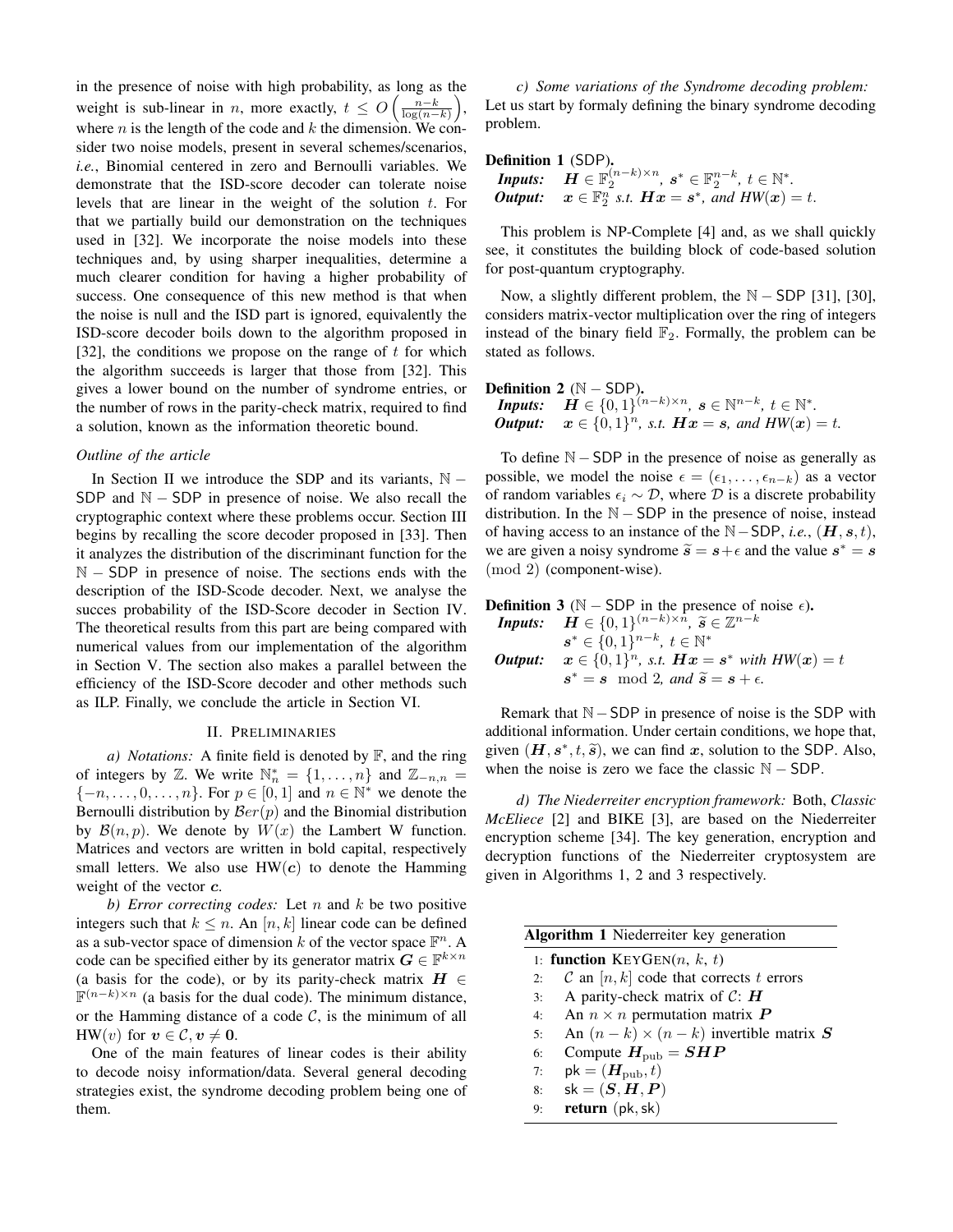|  |  | <b>Algorithm 2</b> Niederreiter encryption |  |
|--|--|--------------------------------------------|--|
|--|--|--------------------------------------------|--|

- 1: **function** ENCRYPT $(m, pk)$
- 2: Encode  $m \to x$  with HW( $x$ ) = t
- 3: Compute  $s^* = H_{\text{pub}}x$
- 4: **return**  $s^*$

Algorithm 3 Niederreiter decryption

- 1: function  $\text{DECRYPT}(s^*, sk)$
- 2: Compute  $x^{'} = \text{Decode}(S^{-1}s^*, H)$
- 3: Compute m from  $P^{-1}x'$
- 4: return  $m$

Recvent message recovery attacks are pointing the encryption step, where the cipher-text is obtained from the multiplication of the public parity-check matrix  $H_{\text{pub}}$  and the secret error vector  $x$ . Hence, in [33], [35] the matrixvector multiplication is targeted as leakage point (line 3 in Algorithm 2). We shall not insist here on the technical details that allow the derivation of the integer syndrome  $s$  or the noisy integer syndrome  $\tilde{s}$  from this matrix-vector computation. However, such an exploit is achievable, hence enabling one to tackle the  $N - SDP$  or the  $N - SDP$  in presence of noise, in order to retrieve the secret message.

The sets of  $(n, k, t)$  parameters defined in [2] and [3] are given in Table I.

TABLE I: (n, k, t) parameters for *Classic McEliece* and BIKE

|                  | $\boldsymbol{n}$ | k     | t.  |
|------------------|------------------|-------|-----|
|                  | 3488             | 2720  | 64  |
| Classic McEliece | 4608             | 3360  | 96  |
|                  | 6688             | 5024  | 128 |
|                  | 8192             | 6528  | 128 |
|                  | 24646            | 12323 | 134 |
| <b>BIKE</b>      | 49318            | 24659 | 199 |
|                  | 81946            | 40973 | 264 |

#### III. ISD-SCORE DECODER

# *A. Score decoder*

The idea of assigning a score to each column was already used in for the N−SDP in [33]. The objective is to distinguish columns of  $H$  in the support of the solution vector from columns which are outside the support. We shall begin by defining a score decoder, as introduced in [32], that proved to be particularly discriminant in the context of  $\mathbb{N}$  – SDP. For a better illustration of the nice features of the decoder in the presence of noise, we will express it in function of the noiseless decoder. As we shall see, this method allows not only to derive a particularly simple relation between those two, but also to deduce conditions on the tolerated noise level.

**Definition 4.** Let  $\mathbf{H} \in \{0,1\}^{(n-k)\times n}, \mathbf{s} \in \mathbb{N}^{n-k}$  and  $t \in \mathbb{Z}^*$ *be the input of* N − SDP. Then define the score of a column:

$$
\forall i \in \mathbb{N}_n^* \quad \psi_i(\boldsymbol{s}) = \sum_{\ell=1}^{n-k} \left( h_{\ell,i} s_{\ell} + (1 - h_{\ell,i})(t - s_{\ell}) \right). \quad (1)
$$

For the N−SDP in the presence of noise we shall use  $\psi_i(\tilde{s})$ . The next result, rephrased from [32], expresses the capability of the score decoder to distinguish between columns in the support of the solution vector from columns which are outside the support.

**Theorem 1.** Let  $H \in \{0,1\}^{(n-k)\times n}$  be a random matrix, *with distribution given by*  $h_{j,i} \sim \mathcal{B}er(\frac{1}{2})$  *and*  $s \in \mathbb{N}^{n-k}$  *such that*  $\exists$   $x$  ∈ {0, 1}<sup>n</sup> with  $HW(x) = t$  satisfying  $Hx = s$ . Then  $\psi_i(\mathbf{s})$  *follows the distribution* 

$$
\psi_i(\mathbf{s}) \sim \begin{cases} \mathcal{B}((n-k)t, \frac{1}{2}) & , i \notin \text{Supp}(\mathbf{x}) \\ \mathcal{B}((n-k)(t-1), \frac{1}{2}) + n - k & , i \in \text{Supp}(\mathbf{x}) \end{cases}
$$

*Moreover, the following holds*

$$
\begin{cases} \mathbb{E}(\psi_i(s)) = \frac{(n-k)t}{2}, & \text{for } i \notin \text{Supp}(x) \\ \mathbb{E}(\psi_i(s)) = \frac{(n-k)t}{2} + \frac{n-k}{2}, & \text{for } i \in \text{Supp}(x) \end{cases}
$$

$$
\begin{cases} \text{Var}(\psi_i(s)) = \frac{(n-k)t}{4} & \text{for } i \notin \text{Supp}(x) \\ \text{Var}(\psi_i(s)) = \frac{(n-k)t}{4} - \frac{n-k}{4} & \text{for } i \in \text{Supp}(x) \end{cases}
$$

The proof of this theorem is given in the appendix. The difference in the mean points out that  $\psi$  can be a distinguisher between positions in the support and outside the support of the vector  $x$ . In addition, the variance also differs, fact that will be used in the tail bounds. Moving forward, we will consider the noisy version of this problem in the next section.

# *B. Score decoder in the presence of noise*

As in [33], we make some assumptions on the noise considered here, *i.e.*,  $\epsilon_i$  are independent and identically distributed random variables, the noise does not depend on the distribution of the entries in  $H$  and the distribution  $D$  is symmetric.

**Proposition 1** ([33]). *For*  $j \in \mathbb{Z}_{n-k}^*$  *let*  $\epsilon_j$  *be i.i.d. discrete random variables following a symmetric distribution over the set*  $\mathbb{Z}_{-d,d}$ *, s.t.*  $\epsilon_j$  *and*  $h_{i,j}$  *are independent. Then* 

$$
\mathsf{Prob}\left(\psi_i(\widetilde{\boldsymbol{s}})-\psi_i(\boldsymbol{s})=\alpha\right)=\mathsf{Prob}\left(\sum_{j=1}^{n-k}\epsilon_j=\alpha\right).
$$

*Proof.* Let  $Y_{\ell,i} = h_{\ell,i} \epsilon_{\ell} - (1 - h_{\ell,i}) \epsilon_{\ell}$ . Then we have,

$$
\psi_i(\tilde{\mathbf{s}}) = \sum_{\ell=1}^{n-k} (h_{\ell,i}(\tilde{s}_{\ell} + (1 - h_{\ell,i})(t - \tilde{s}_{\ell})))
$$
  
\n
$$
= \sum_{\ell=1}^{n-k} (h_{\ell,i}(s_{\ell} + \epsilon_{\ell} + (1 - h_{\ell,i})(t - s_{\ell} - \epsilon_{\ell})))
$$
  
\n
$$
\psi_i(\tilde{\mathbf{s}}) = \psi_i(\mathbf{s}) + \sum_{\ell=1}^{n-k} (h_{\ell,i}\epsilon_{\ell} - (1 - h_{\ell,i})\epsilon_{\ell})
$$
  
\n
$$
= \psi_i(\mathbf{s}) + \sum_{\ell=1}^{n-k} Y_{\ell,i}
$$

For any fixed value of  $\ell \in \mathbb{Z}_{n-k}^*$  we have Prob $(Y_{\ell,i} = \alpha_\ell) =$ Prob( $\epsilon_{\ell} = \alpha_{\ell}$ ) for any  $\alpha_{\ell} \in \mathbb{Z}_{-d,d}$  (using the symmetry property and the independence of  $h_{\ell,i}$  and  $\epsilon_{\ell}$ ). Hence  $Y_{\ell,i}$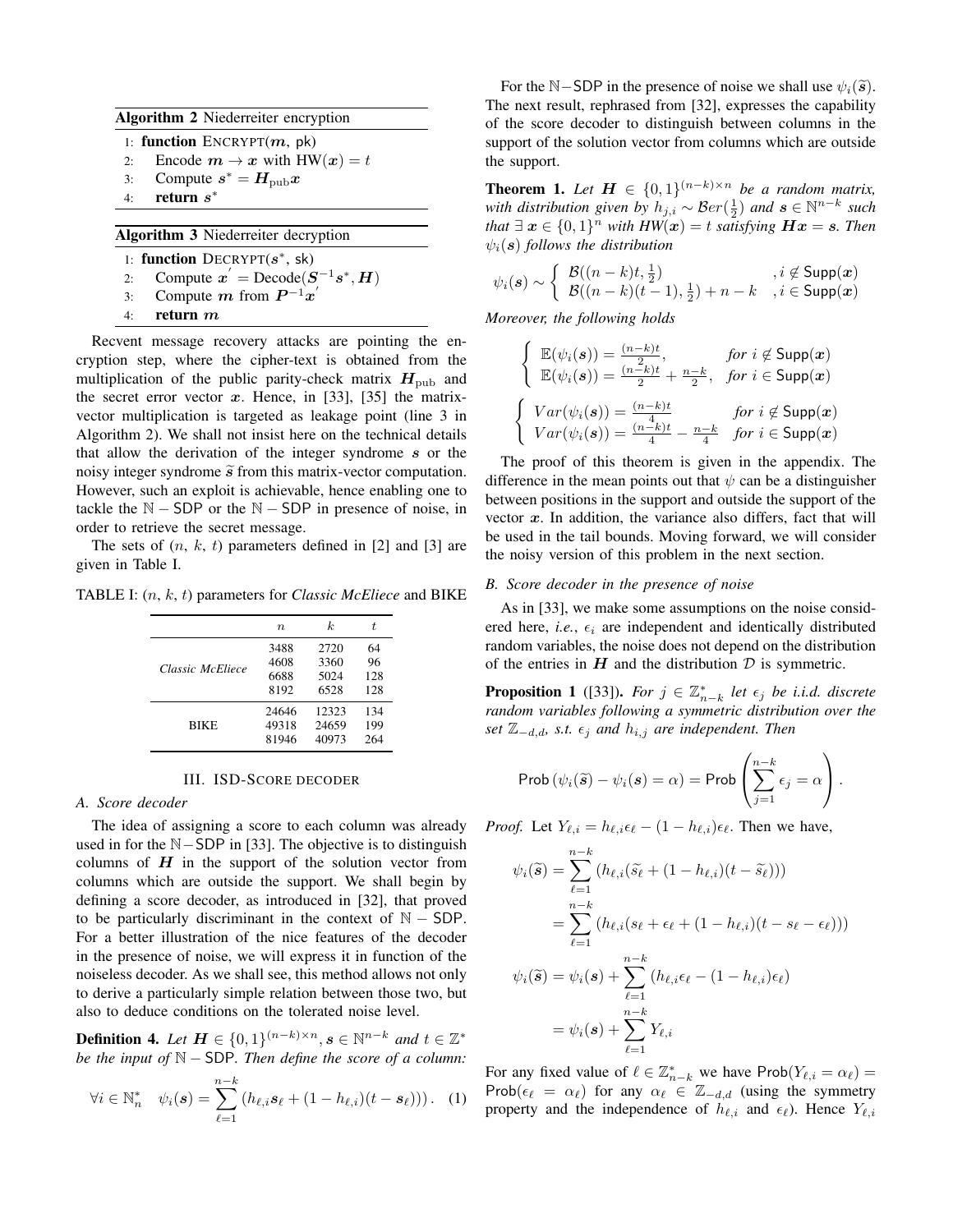follows the same distribution as  $\epsilon_{\ell}$ . Thus,  $\psi_i(\tilde{s}) - \psi_i(s) \in$  $\mathbb{Z}_{-(n-k)d,(n-k)d}$  with probability distribution

$$
\text{Prob}(\psi_i(\widetilde{s}) - \psi_i(s) = \alpha) = \text{Prob}\left(\sum_{\ell=1}^{n-k} Y_{\ell,i} = \alpha\right)
$$

$$
= \text{Prob}\left(\sum_{j=1}^{n-k} \epsilon_j = \alpha\right)
$$

**Remark 1.** *Notice that, to keep the difference*  $\psi_i(\tilde{s}) - \psi_i(s)$ *as small as possible, it is not necessary that the*  $\epsilon_i$  *values are small. Indeed, the*  $\epsilon_i$  *values may be large, as long as*  $\sum_{i=1}^{n-k} \epsilon_i$ *is close to zero.*

In the sequel, the following result will be needed for estimating the distinguishing capacity of the score function on the noisy syndrome.

**Proposition 2.** *For any*  $j \in \mathbb{Z}_{n-k}^*$  *let*  $\epsilon_j$  *be a discrete random variable satisfying the conditions from Proposition 1 and let*  $\sigma^2 = Var(\epsilon_j)$ *. Let*  $g(n, k, t)$  *be a function in the parameters of*  $\mathbb{N}$  – SDP. Then for any  $\alpha > \sigma \sqrt{(n-k)g(n,k,t)}$ 

$$
Prob(\psi_i(\widetilde{\mathbf{s}}) - \psi_i(\mathbf{s}) \ge \alpha) \le \frac{1}{g(n,k,t)}.
$$
 (2)

*Proof.* Use Chebyshev inequality for the sum of  $\epsilon_j$  and the linearity of the variance.  $\Box$ 

*a) The case of centered binomial noise:* For a centered binomial noise, we deduce the following.

**Corollary 1.** Let  $d \in \mathbb{N}$ . If  $\epsilon_i \sim -d + \mathcal{B}(2d, \frac{1}{2})$  then  $\psi_i(\tilde{s})$  is a random variable that follows the distribution *a random variable that follows the distribution*

• *for*  $i \notin$  Supp $(x)$ 

$$
\psi_i(\tilde{\mathbf{s}}) \sim -d(n-k) + \mathcal{B}\left((n-k)(t+2d),\frac{1}{2}\right)
$$

• *for*  $i \in$  Supp $(x)$ 

$$
\psi_i(\widetilde{\mathbf{s}}) \sim -(d-1)(n-k) + \mathcal{B}\left((n-k)(t-1+2d), \frac{1}{2}\right)
$$

*Moreover,*  $\mathbb{E}(\psi_i(\tilde{s})) = \mathbb{E}(\psi_i(s))$  *and*  $Var(\psi_i(\tilde{s})) =$  $Var(\psi_i(\mathbf{s})) + (n - k)d/2.$ 

To maintain the capability to distinguish between positions inside the support and positions outside the support, the noise parameter d from  $\mathcal{B}(2d, \frac{1}{2})$  should be restricted.

**Corollary 2.** Let  $\epsilon_i \sim -d + \mathcal{B}(2d, \frac{1}{2})$ . Then w.h.p. we have  $|\psi_i(\tilde{s}) - \psi_i(s)| \leq \sqrt{\frac{d(n-k)\log\log(n-k)}{2}}$ . Moreover, for any  $d \leq \frac{n-k}{8 \log \log (n-k)}$ , the function  $\psi(\tilde{s})$  distinguishes positions *in* Supp $(\boldsymbol{x})$  *from positions outside* Supp $(\boldsymbol{x})$  *w.h.p.* 

Remark 2. *Notice that any function* g(n, k, t) *which tends to infinity when the parameters tend to infinity, is a valid choice. In particular,*  $g(n, k, t) = \log \log t$  *or*  $g(n, k, t) = \log \log n$ .

Figure 1 shows the distribution of  $\psi_i$  values for different levels of noise, ranging from  $d = 0$ , *i.e.* the noiseless setting, to a very high noise of  $\mathcal{B}(2t, \frac{1}{2})$ . Notice that the distinguishing capability is much higher for the BIKE parameters, as shown in Figure 1a, than for the *Classic McEliece* parameters, as shown in Figure 1b.

*b) Bernoulli noise:* In the case of a noise of the form  $\epsilon_i \sim \mathcal{B}er({0, 1}, 1/2)$ , we deduce the following.

**Proposition 3.** Let  $\epsilon_i \sim \text{Ber}(\{0, 1\}, 1/2)$ *. Then*  $\psi_i(\tilde{s})$ *is a random variable that follows the distribution*  $\sqrt{ }$  $\mathcal{B}((n-k)(t+2),\frac{1}{2})-(n-k)^{\tilde{}}\;$  ,  $i\not\in \mathsf{Supp}(\bm{x})$  $B((n-k)(t+1), \frac{1}{2})$ ,  $i \in \text{Supp}(x)$  $\overline{M}$ *oreover,*  $\mathbb{E}(\psi_i(\tilde{s}))^2 = \mathbb{E}(\psi_i(s))$  *and*  $\overline{Var}(\psi_i(\tilde{s})) =$ <br> $\overline{Var}(\psi_i(s)) + (n-k)/2$  $Var(\psi_i(\mathbf{s})) + (n - k)/2.$ 

Notice that, in the case of a Bernoulli type of noise, the behavior is equivalent to the case of a centered binomial noise. (equivalent to  $d = 1$  in Corollary 1). Indeed, the result in Proposition 3 is equivalent to the one given in Corollary 1 with  $d = 1$ .

### *C. Combining ISD and score decoder*

 $\Box$ 

The idea in [33] was to boost the distinguishing capability of the score decoder with ISD-like techniques. To this end, the score decoder is integrated in the "permutation" step of the ISD method. Indeed, this method starts by performing a permutation on the columns of  $H$  that will hopefully rearrange the solution in a useful way. More precisely, in the first ISD algorithm, the Prange decoder [23], a "good" permutation  $(\Pi)$ is one that satisfies  $\Pi^{-1}x = \begin{pmatrix} x_1 \\ 0 \end{pmatrix}$ 0 . Hence, the initial system becomes  $H \Pi \Pi^{-1} x = s^*$ . By Gaussian elimination on  $H \Pi$ one can find an invertible matrix A s.t.  $AH\Pi = (I||B)$ . Hence, the system becomes  $(I||B) \begin{pmatrix} x_1 \\ 0 \end{pmatrix}$ 0  $\Big) = As^*$  which yields  $x_1 = As^*$ . In the original ISD methods, permutations are sampled randomly until a "good" one is obtained. Thanks to the extra-information provided by s or  $\tilde{s}$ , the function  $\psi$ allows to construct a permutation which by no means is random. Indeed, we have seen that  $\psi$ , by its nature, allows one to distinguish between positions in the support of  $x$  and positions outside. Hence, the underlying permutation, hopefully is a "good" permutation. As pointed out in [33], sorting the list of values  $\psi_i(\tilde{s})$  in descending order is equivalent to generating a permutation  $\Pi$ . Algorithm 4 finds a solution to the N – SDP in the presence of noise as long as  $\Pi$  is "good" enough.

| Algorithm 4 PRANGE SCORE DECODER( $H, s, t$ )                               |                                   |
|-----------------------------------------------------------------------------|-----------------------------------|
| 1: Compute $\Pi$ from the list $\psi_i(\tilde{s})$                          |                                   |
| 2: Compute $A^*, H^* \leftarrow \text{rref}(H\Pi)$                          |                                   |
| 3: if HW $(A^*s^*)=t$ then                                                  |                                   |
| 4: <b>return</b> $x = \Pi \begin{pmatrix} A^* s^* \\ 0_{n-r} \end{pmatrix}$ | $r = \text{rank}(\boldsymbol{A})$ |

The procedure  $rref(H\Pi)$ , which stands for "reduced row" echelon form", is equivalent to performing a partial Gaussian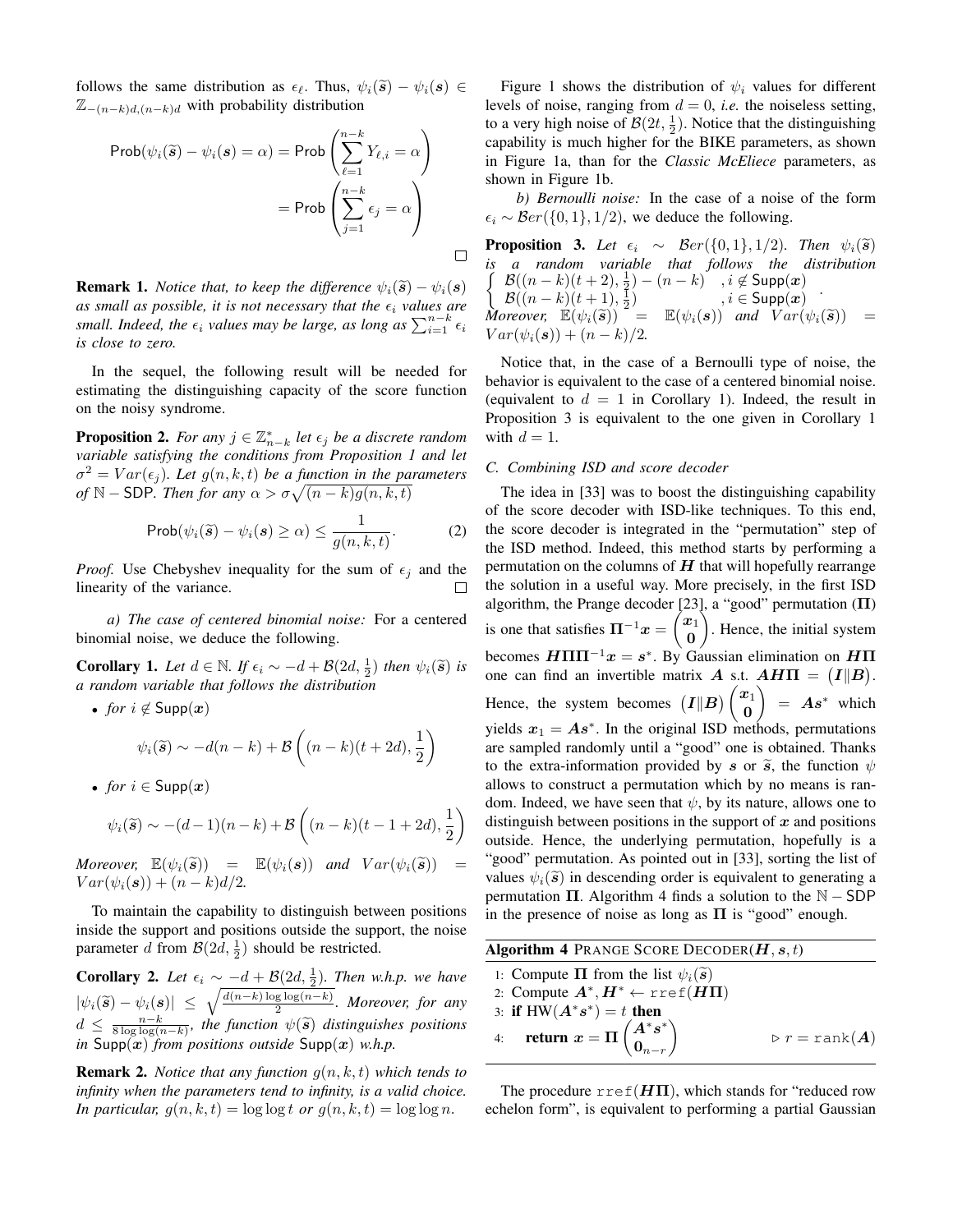

(a) Example parameters set of BIKE

(b) Example parameters set of *Classic McEliece*

Fig. 1: Distribution of  $\psi_i$  for  $\epsilon \sim -d + \mathcal{B}(2d, \frac{1}{2})$ 

elimination over  $\mathbb{F}_2$ . Indeed, there is an  $(n-k)\times(n-k)$  nonsingular matrix  $A^*$  such that,  $A^* H \Pi = \begin{bmatrix} I_r \end{bmatrix}$  $\left. \begin{array}{c} I_r \ 0_{n-k-r,r} \parallel B^* \end{array} \right|.$ where  $H\Pi = [A \parallel B]$  with A a  $(n-k) \times r$  matrix satisfying  $A^*A = \begin{bmatrix} I_r \\ 0_{n-k-r,r} \end{bmatrix}$ , and  $B^* = A^*B$ . In the of a full rank matrix  $\mathbf{A}^{\mathsf{T}}$  we have  $\mathbf{A}^* \mathbf{A} = \mathbf{I}_{n-k}$ . From the description of the algorithm above, the following result can be deduced.

Proposition 4 ([33]). PRANGE SCORE DECODER *outputs a valid solution as long as there exists at least one set* L ⊂  $\mathbb{N}_n^* \setminus \text{Supp}(x)$  *with*  $\#L \geq n-r$  *such that*  $\min\{\psi_i(\widetilde{s}), i \in L\}$  $\textsf{Supp}(\boldsymbol{x})\} > \max\{\psi_i(\widetilde{\boldsymbol{x}}), i \in L\}.$ 

The overall time complexity of PRANGE SCORE DECODER is  $\mathcal{O}((n-k)^3)$ , since it is dominated by the partial Gaussian elimination, *i.e.* the computation of  $A^*$ .

Since the permutation  $\Pi$  might not move all the positions in the support of x in the first  $n-k$  positions, more powerful ISD methods may be used, *e.g.* Lee-Brickell [10], Stern [11] or Dummer [13]. The idea is to allow a number of  $\delta$  positions from Supp(x) outside the first  $n - k$  positions. This is equivalent to extending PRANGE SCORE DECODER so that it covers error vectors with a more general pattern. The Lee-Brickell score decoder, where  $\delta$  positions are searched exhaustively, is thus proposed in [33] as a possible solution.

Algorithm 5 Lee-Brickell Score Decoder ([33]) 1: **function** LEE-BRICKELL SCORE DECODER( $H, \tilde{s}, s^*, t$ ) 2: Compute  $\Pi \leftarrow$  SORT $(H, \tilde{s}, t)$ <br>3: Set  $H\Pi = [A \parallel B]$ Set  $H\Pi = [A \parallel B]$ 4: Compute  $A^*, H^* \leftarrow \text{rref}(H\Pi)$  and  $B^* = A^*B$ 5: Compute  $s' = A^*s^*$ 6: if  $HW(s') == t$  then 7: return  $\boldsymbol{x} = \boldsymbol{\Pi}(\boldsymbol{s}^{'} \parallel \boldsymbol{0}_{k})^{t}$ 8: else 9: for  $i \leftarrow 1, \delta$  do 10:  $S = \text{Gener-Subsets}(\{1, \ldots, k\}, i)$ 11: for  $E$  in  $S$  do 12:  $\boldsymbol{x}'' \leftarrow \text{Vector}(\{0,1\}, k, E)$ 13:  $\mathbf{x}^{'} \leftarrow \mathbf{s'} - \mathbf{B}^* \mathbf{x''}$ 14: **if**  $HW(x') = t - i$  then 15: **return**  $(\mathbf{\Pi}(\mathbf{x}' \parallel \mathbf{x}'')^t, \mathbf{\Pi})$ 

When the Lee-Brickell variant is used and  $\delta = \mathcal{O}(1), k =$  $\mathcal{O}(n)$ , the work factor of the resulting algorithm becomes polynomial in n.

Proposition 5. *The* δ*-ISD-score decoder outputs a valid solution as long as there are at most*  $\delta$  *indices*  $i \in$  **Supp** $(\boldsymbol{x})$ *with values*  $\psi_i(\tilde{s}) < \psi_j(\tilde{s})$  *with j in a set*  $J \subset \mathbb{N}_n$  *of cardinality*  $n - k$ *.* 

# IV. SUCCESS PROBABILITY OF THE ISD-SCORE DECODER

### *A. Main results*

The following result gives a condition on the parameters for having a high probability of success for the ISD score decoder on the N − SDP in presence of noise.

**Theorem 2.** Let 
$$
\epsilon_i \sim -d + \mathcal{B}(2d, \frac{1}{2})
$$
. If the interval  $\left[ \sqrt{\frac{t+2d}{n-k} W\left( \frac{n-t}{n-k-t+\delta+1} \frac{e\sqrt{2}}{\pi} \right)^2}, 1 - \sqrt{\frac{t+2d-1}{n-k} W\left( \frac{t}{\delta+1} \frac{2e}{\pi} \right)^2} \right]$  is non-empty, then w.h.p. the ISD-score decoder succeeds in

*finding a valid solution.*

To prove this theorem we shall use 3 steps. More precisely, we first give an estimation on the tails of the distributions  $\psi_i(\tilde{s})$ , then we insert these results into a generic upper bound on the probability of sccess of the ISD-score decoder, and finally we study the range of parameters for which our conditions are valid.

*1)* Tail bounds on the distribution of  $\psi_i(\tilde{s})$  and  $\psi_i(s)$ .: We will first give a result on the distribution of  $\psi_i(\mathbf{s})$ . As the average value of  $\psi_i(\mathbf{s})$  equals  $(n-k)t/2$ , for  $i \notin$  Supp $(\mathbf{x})$  and  $(n-k)t/2+(n-k)/2$ , for  $i \in$  Supp $(x)$  we will fix a parameter  $\beta \in (0, 1)$  which gives the distance from the average value of  $\psi_i(\mathbf{s})$ . Our estimation can be stated as follows.

**Theorem 3.** Let  $\beta \in (0, 1)$  and  $B_{\beta} = \frac{(n-k)t}{2} + \frac{\beta(n-k)}{2}$ . Then *we have for*  $i \notin$  Supp $(x)$ 

$$
\mathsf{Prob}\left(\psi_i(\boldsymbol{s}) \ge B_\beta\right) \le \frac{e}{\sqrt{2}\pi\beta} \sqrt{\frac{t}{n-k}} e^{-\frac{n-k}{2t}\beta^2},\qquad(3)
$$

*for*  $i \in$  Supp $(x)$ 

Prob 
$$
(\psi_i(\mathbf{s}) \leq B_\beta) \leq \frac{e}{\pi(1-\beta)} \sqrt{\frac{t-1}{n-k}} e^{-\frac{n-k}{2(t-1)}(1-\beta)^2}
$$
. (4)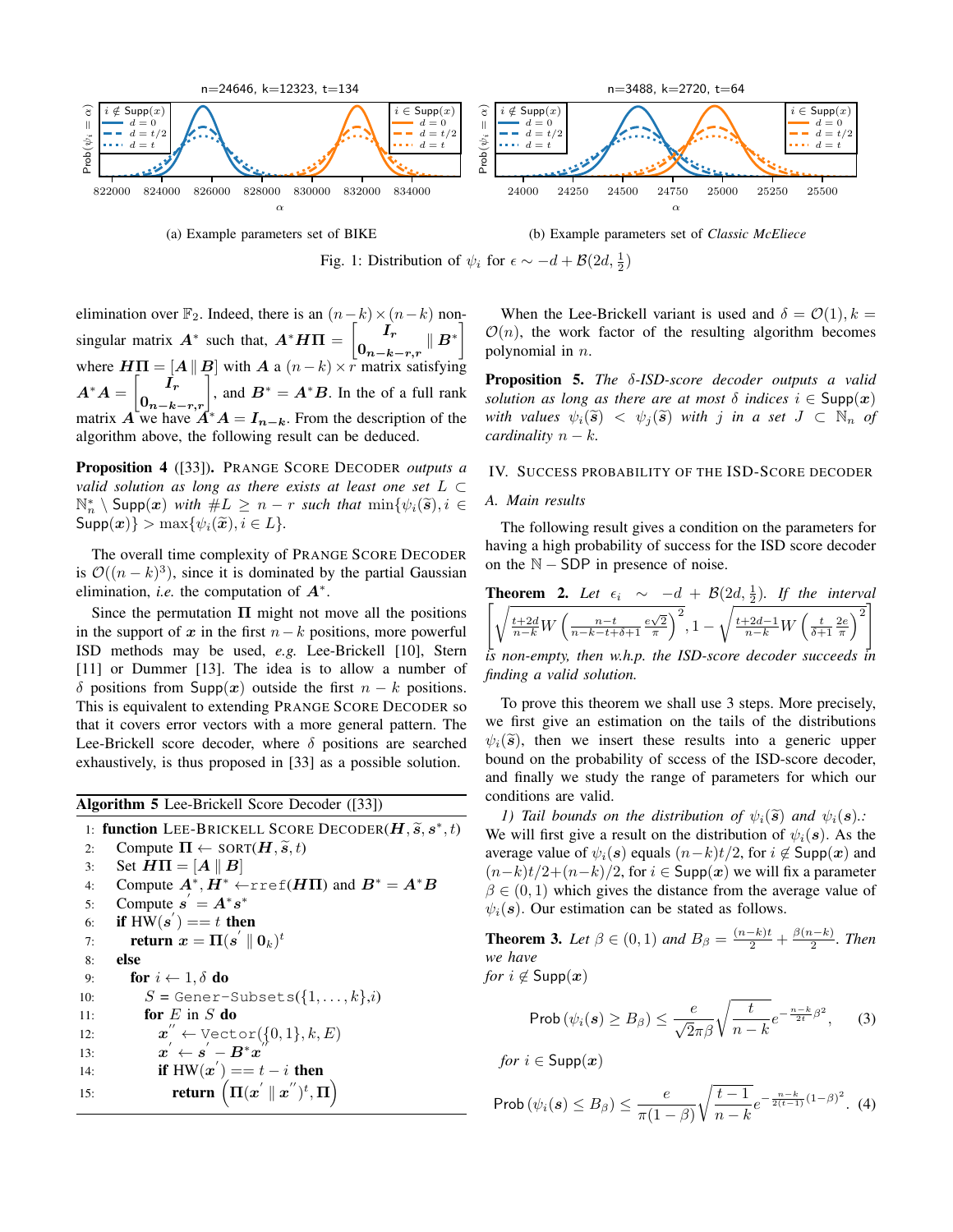Moving forward, in the case of a binomial noise we have the following.

**Theorem 4.** Let  $\epsilon_i \sim -d + \mathcal{B}(2d, \frac{1}{2})$ ,  $\beta \in (0, 1)$  and  $B_\beta$  as *previously defined. Then we have for*  $i \notin$  Supp $(x)$ 

$$
\mathsf{Prob}\left(\psi_i(\widetilde{\boldsymbol{s}})\geq B_{\beta}\right)\leq \frac{e}{\sqrt{2}\pi\beta}\sqrt{\frac{t+2d}{n-k}}e^{-\frac{(n-k)\beta^2}{2(t+2d)}},\quad (5)
$$

*for*  $i \in$  Supp $(x)$ 

$$
\text{Prob}\left(\psi_i(\widetilde{s}) \le B_\beta\right) \le \frac{e}{\pi(1-\beta)} \sqrt{\frac{t+2d-1}{n-k}} e^{-\frac{(n-k)(1-\beta)^2}{2(t+2d-1)}}. \tag{6}
$$

The proof of these theorems is given in Appendix VII. Let us denote the upper bound by  $Ub_{\mathsf{Supp}(x)}(n, k, t, \beta)$  and by  $\text{Ub}_{\text{Supp}(x)^c}(n, k, t, \beta)$  the upper bounds for the tail of  $\psi_i(\tilde{s})$ <br>in Theorem 4 for  $i \in \text{Sum}(x)$  and  $i \notin \text{Sum}(x)$  resp. in Theorem 4 for  $i \in \text{Supp}(x)$ , and  $i \notin \text{Supp}(x)$ , resp. Notice that taking  $d = 0$  in  $Ub_{\text{Supp}(x)}(n, k, t, \beta)$  leads to the distribution of  $\psi(\mathbf{s})$ .

*2) A general bound on the success probability using tail estimations:* A general theorem regarding the success probability of ISD-score decoder can be stated. For that we suppose that the distribution  $\psi_i(\tilde{s})$  when  $i \in \text{Supp}(x)$  has to be different from  $\psi_i(\tilde{s})$  when  $i \notin \text{Supp}(x)$ , e.g., it is at least shifted. If not it is obvious that ISD-score decoder can not retrieve a valid solution with high probability.

**Theorem 5.** Let  $\psi_i(\tilde{s})$  be random variables and  $f(n, k, t, d, B), g(n, k, t, d, B)$  *be two functions s.t.* 

$$
\mathsf{Prob}(\psi_i(\widetilde{\mathbf{s}}) \leq B) \leq e^{-f(n,k,t,d,B)} \quad , i \in \mathsf{Supp}(\mathbf{x}) \tag{7}
$$

$$
Prob(\psi_i(\widetilde{s}) \ge B) \le e^{-g(n,k,t,d,B)}, \quad i \notin \text{Supp}(x) \qquad (8)
$$

*Then if it exists a value* B<sup>∗</sup> *s.t. the following conditions are satisfied*

- $0 \leq 1 \frac{t}{\delta + 1} e^{-f(n,k,t,d,B^*)} \leq 1,$
- $0 \leq 1 \frac{n-t}{n-t} e^{-g(n,k,t,d,B^*)} \leq 1,$
- $\frac{t}{\delta+1}e^{-f(n,k,t,d,B^*)} + \frac{n-t}{n-k-t+\delta+1}e^{-g(n,k,t,d,B^*)}$  *is close to zero,*

*then w.h.p. ISD-score decoder succeeds in finding a valid solution.*

Typically, the theorem gives a sufficient condition for having a high probability of success. Indeed, if one finds a value  $B_\beta$ for which the lower bound tends to 1 then Score function achieves its goal, namely to distinguish positions in the support of  $x$  from those outside it. The proof of this result is given in the Appendix.

Combining the tail bounds on the distribution of  $\psi_i(\tilde{s})$  with the condition on  $\beta^*$  for having a high probability of success enables the following result. Denote

$$
\begin{array}{rcl}\n\text{Lb}_{\text{Supp}(\mathbf{x})^c} &=& 1 - \frac{e(n-t)}{\sqrt{2\pi\beta(n-k-t+\delta+1)}} \sqrt{\frac{t+2d}{n-k}} e^{-\frac{(n-k)\beta^2}{2(t+2d)}}, \\
\text{Lb}_{\text{Supp}(\mathbf{x})} &=& 1 - \frac{e \cdot t}{\pi(1-\beta)(\delta+1)} \sqrt{\frac{t+2d-1}{n-k}} e^{-\frac{(n-k)(1-\beta)^2}{2(t+2d-1)}}.\n\end{array}
$$

**Proposition 6.** Let  $\epsilon_i \sim -d + \mathcal{B}(2d, \frac{1}{2})$ . Then if it exists *a* value  $\beta^* \in (0,1)$  *s.t.*  $\text{Lb}_{\text{Supp}(\bm{x})}, \text{Lb}_{\text{Supp}(\bm{x})^c} \in [0,1]$  and  $\mathrm{Lb}_{\mathsf{Supp}(x)}\mathrm{Lb}_{\mathsf{Supp}(x)^c}$  is close to 1, then w.h.p. ISD-score de*coder succeeds in finding a valid solution.*

Putting  $d = 0$  in the above theorem implies the needed conditions for ISD-score decoder to retrieve a valid solution when a perfect syndrome is used.

**Corollary 3.** When  $d = 0$  and  $\delta = 0$  the condition on  $\beta^*$ *simplifies to*

• 
$$
0 \le \frac{et}{\pi(1-\beta)} \sqrt{\frac{t}{n-k}} e^{-\frac{(n-k)(1-\beta)^2}{2t}} \le 1,
$$
  
\n•  $0 \le \frac{e(n-t)}{(\sqrt{2}\pi\beta)(n-k-t)} \sqrt{\frac{t}{n-k}} e^{-\frac{(n-k)\beta^2}{2t}} \le 1,$   
\n•  $\frac{et}{\pi(1-\beta)} \sqrt{\frac{t}{n-k}} e^{-\frac{(n-k)(1-\beta)^2}{2t}}$   
\n•  $\frac{e(n-t)}{(\sqrt{2}\pi\beta)(n-k-t)} \sqrt{\frac{t}{n-k}} e^{-\frac{(n-k)\beta^2}{2t}}$  is close to zero,

To fairly compare with state-of-the-art techniques such as the algorithm in [32], which is only valid for the noiseless scenario, we adapted the conditions from [32] to the noise model considered here. This gives two similar functions in  $\beta$ , namely  $\frac{1 - \frac{n-t}{n-k-t}}{\cdot}$  $\frac{t+2d}{ }$  $\frac{t+2d}{n-k}e^{-\frac{(n-k)\beta^2}{2(t+2d)}}$  $\frac{(n-k)\beta^2}{2(t+2d)}$ , and  $1-t\sqrt{\frac{t+2d-1}{n-k}}e^{-\frac{(n-k)(1-\beta)^2}{2(t+2d-1)}}$  $\frac{2(t+2d-1)}{2}$ . In Figure 2, we plot the modified functions from [32] (dashed lines) and  $\text{Lb}_{\text{Supp}(x)}$ ,  $\text{Lb}_{\text{Supp}(x)^c}$  (solid lines).



Fig. 2: Valid  $\beta$  interval from the bounds in [32] (dashed lines) and the proposed ones (solid lines)

In dark green and light green, the valid interval/region for the adapted functions from [32], and our functions, respectively, is represented. Notice that for all parameter sets and all noise levels considered here, our function offers a larger interval. Hence, this implies that for some sets of parameters, *e.g.,* in Figure 2d, the interval is empty w.r.t. conditions in [32], while w.r.t. our conditions the interval exists.

*3) Range of valid parameters:* Here, we shall determine the conditions on the parameters such that the conditions in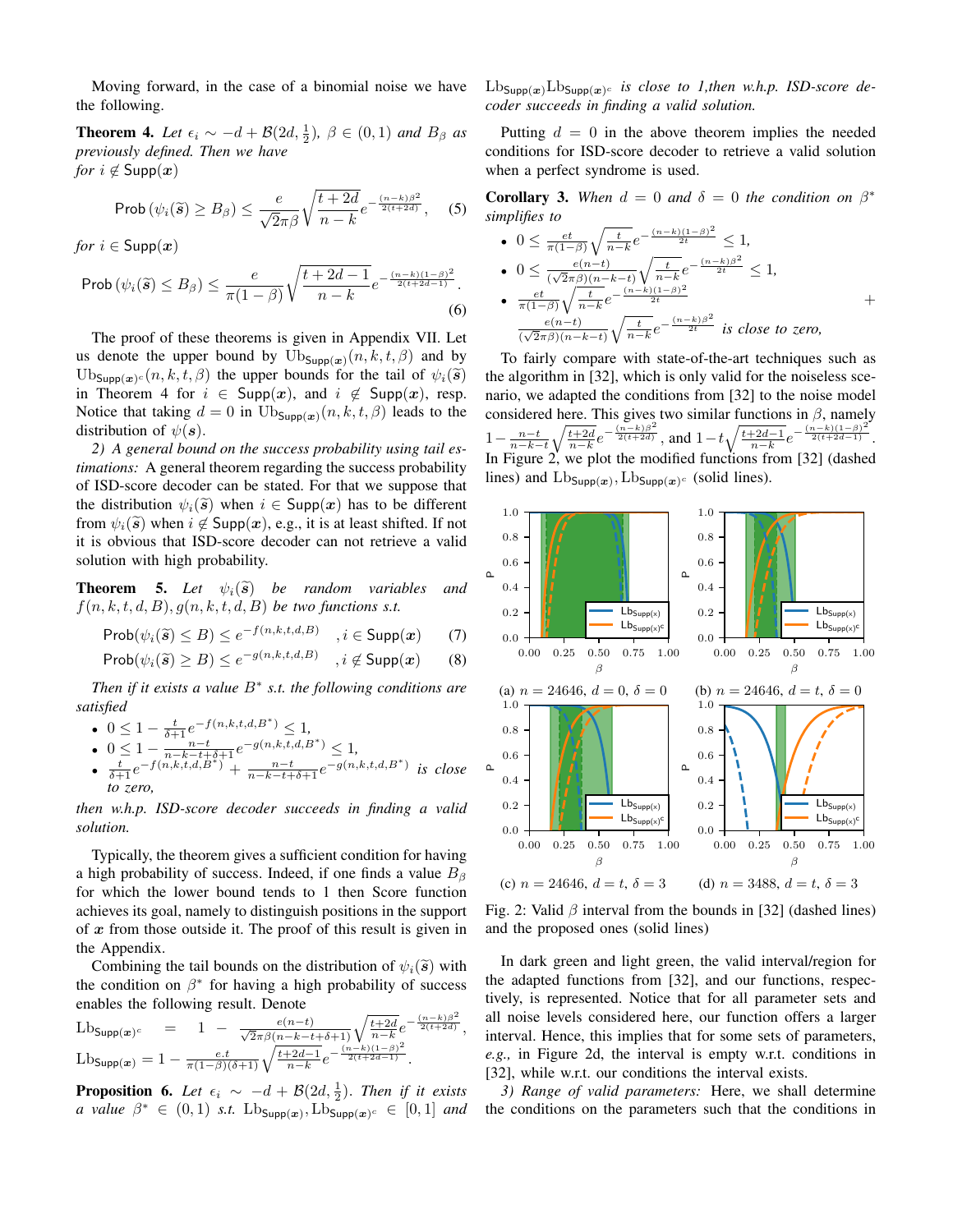Proposition 6 are satisfied. We will begin by determining the existence of  $\beta^*$ . We will need to denote by  $W(x)$  the Lambert W function.

**Proposition 7.** *For any*  $\beta \geq$  $\sqrt{\frac{t+2d}{n-k}W\left(\frac{n-t}{n-k-t+\delta+1}\frac{e}{\sqrt{2}\pi}\right)}$  $\setminus^2$ *we have that*  $\frac{n-t}{n-k-t+\delta+\frac{1}{2}}\text{Ub}_{\text{Supp}(\boldsymbol{x})}c(n,k,t,d,\beta) \leq 1$ , and *for any*  $\beta \leq 1 \sqrt{\frac{t+2d-1}{n-k}W\left(\frac{t}{\delta+1}\frac{e}{\pi}\right)^2}$  we have that  $\frac{t}{\delta+1}\mathrm{Ub}_{\mathsf{Supp}(\boldsymbol{x})}(n,k,t,d,\beta)\leq 1.$ 

Having both functions positive and strictly smaller than 1, at the same time, can be achieved as long the the interval defined by the two extreme points, in the previous Proposition is non-empty.

**Corollary 4.** As long as 
$$
\sqrt{\frac{t+2d}{n-k}W\left(\frac{n-t}{n-k-t+\delta+1}\frac{e}{\sqrt{2}\pi}\right)^2} \le
$$
  
\n $1 - \sqrt{\frac{t+2d-1}{n-k}W\left(\frac{t}{\delta+1}\frac{e}{\pi}\right)^2}$  we have that  
\n $\frac{n-t}{n-k-t+\delta+1}\text{Ub}_{\text{Supp}(\mathbf{x})}c(n, k, t, d, \beta) \le 1$  and  $\frac{1}{\delta+1}\text{Ub}_{\text{Supp}(\mathbf{x})}(n, k, t, d, \beta) \le 1.$ 

To give a more sensitive meaning of our result, we could approximate the value of the Lambert  $W$  function by  $W(m) = \log m - \log \log m + \frac{\log \log m}{\log m}$  as m tends to infinity. Using only the first term we define  $I_\beta = \left[\sqrt{\frac{2(t+2d)}{n-k}}\right]$  $\frac{(t+2d)}{n-k}$  log  $\frac{n-t}{n-k-t+\delta+1}$ , 1 −  $\sqrt{\frac{2(t+2d-1)}{n-k}}$  $\frac{+2d-1}{n-k}\log\frac{t}{\delta+1}$ . Hence, we deduce the following result.

**Proposition 8.** *If*  $I_\beta \neq \emptyset$  *then the probability of success of the ISD-score decoder is at least*

$$
\left(1 - \frac{e}{2\pi} \frac{1}{\sqrt{\log \frac{n-t}{n-k-t+\delta+1}}} \right) \left(1 - \frac{e}{\sqrt{2}\pi} \frac{1}{\sqrt{\log \frac{t}{\delta+1}}} \right).
$$

Typically, our result gives a sub-interval where the conditions are safely satisfied. When simulations are to be performed, one could solve the inequalities in order to determine a more accurate interval. However, in using the Taylor series of the LambertW function we can deduce the following.

**Corollary 5.** Let  $f_{n,k,t,\delta} = \frac{n-t}{n-k-t+\delta+1}$  and  $f_{t,\delta}^* = \frac{t}{\delta+1}$ . *The extreme points of the interval where the first two conditions in Theorem 6 are satisfied,*  $\sqrt{\frac{t+2d}{n-k}}$  $\left(2\log f_{n,k,t,\delta} - \log 2\log f_{n,k,t,\delta} + \frac{\log 2\log f_{n,k,t,\delta}}{2\log f_{n,k,t,\delta}}\right),$ *and*  $1 - \sqrt{\frac{t+2d-1}{n-k}}$  $\left(2\log f_{t,\delta}^* - \log 2\log f_{t,\delta}^* + \frac{\log 2\log f_{t,\delta}^*}{2\log f_{t,\delta}^*}\right).$ 

#### *B. Information-theoretic bounds*

*1) Bounding the value of* t*:* To see how large the weight of the error  $t$  must be to have a non empty interval, the following rough estimate can be used.

**Theorem 6** (Upper bound on t). Let  $k \leq n-t+\delta+1-(n-t)$  $t)(\delta + 1)/t$  *and*  $d = ct/2$ *. Then*  $I_\beta \neq \emptyset$  *as long as we have* 

$$
t \le \frac{n-k}{8(1+c)W\left(\frac{n-k}{8(1+c)(\delta+1)}\right)}\tag{9}
$$

*Moreover, when*  $n \to \infty$ , we have that  $t \leq \mathcal{O}\left(\frac{n-k}{\log(n-k)}\right)$ *.*

Using a first term approximation for the Lambert  $W$  function near infinity, we obtain a threshold on  $t$ . More exactly this value can be approximated by  $\frac{n-k}{8(1+c)\log \frac{n-k}{8(1+c)(\delta+1)}}$ .

Now, recall that we have determined a preliminary condition on d, such that the  $\psi$  function can distinguish between positions in the support of the solution and outside it. This condition was  $d \leq \frac{n-k}{8 \log \log (n-k)}$ . Taking a slightly smaller noise level, *e.g.*  $d = \frac{n-k}{8 \log(n-k)} \leq \frac{n-k}{8 \log \log(n-k)}$  validates the choice in the hypothesis  $d = ct/2$ , as per Theorem 6  $t \leq \mathcal{O}\left(\frac{n-k}{\log(n-k)}\right)$  . Taking into account this condition and the hypothesis of Theorem 6, *i.e.*  $d = ct/2$ , we deduce the following upper bound on  $t$ 

$$
d = \frac{ct}{2} \le \frac{n-k}{8\log t} \quad \Rightarrow \quad t\log t \le \frac{n-k}{4c}.\tag{10}
$$

This improves the constant term by  $t \leq \frac{n-k}{\sqrt{N} \sqrt{n-k}}$  $\frac{1}{4cW(\frac{n-k}{4c})}$ .

Remark 3. *Notice that we cannot decrease the non-constant factors lower than what we have achieved here. More exactly we need to have at least*  $t \log \frac{t}{\delta+1} \leq \frac{n-k}{2(1+c)}$  to possibly make *the interval from Proposition 8 non-empty. Therefore, the minimum number of syndrome entries required for this algorithm to output a valid solution has to be at least*  $2(1+c)t \log t/(\delta+1)$ *. In the noiseless scenario, this becomes*  $2t \log t$ *.* 

*2) Bounding the required ratio of syndrome entries:* The existence of a value such that the ISD-score decoder succeeds in finding a solution using fewer syndrome entries could be deduced. It suffices to replace  $(n-k)$  with  $\gamma(n-k)$ , where  $\gamma \in$  $(0, 1]$  represents the percentage of syndrome entries required to achieve a high probability. This value can be deduced from Theorem 6. Typically, given a number of rows  $n - k$ , the maximum value of t for which the success probability is close enough to 1 also determines the minimum number of required rows. More exactly, for a fixed value of t and  $n - k$ , we can compute  $\gamma(n-k)$ , the value for which t satisfies  $8t(1 +$ c)  $\log \frac{t}{\delta+1} = \gamma(n-k)$ . By Theorem 6, with only  $\gamma(n-k)$ rows, one can recover a solution of weight at most  $t$  with high probability. Formally, the following holds.

**Corollary 6.** Let  $d = ct/2$  where c is a constant. Then the *minimum quantity of information required by the ISD-score decoder to find a valid solution is*  $4(1+c)t \log \frac{t}{\delta+1}$ *. Moreover, in the noiseless scenario, the minimum quantity of information becomes*  $4t \log \frac{t}{\delta+1}$ .

Consequently, we deduce that one could improve the constant term as pointed out in Remark 3, however not lower than  $2(1+c)\log\frac{t}{\delta+1}$ .

# V. EXPERIMENTAL RESULTS

The following experiments have been carried out on a standard laptop embedding an 8-core processor running at 1.6 GHz and 32 GB of RAM. The ILP solver we used is provided by the Scipy Python package [36] under the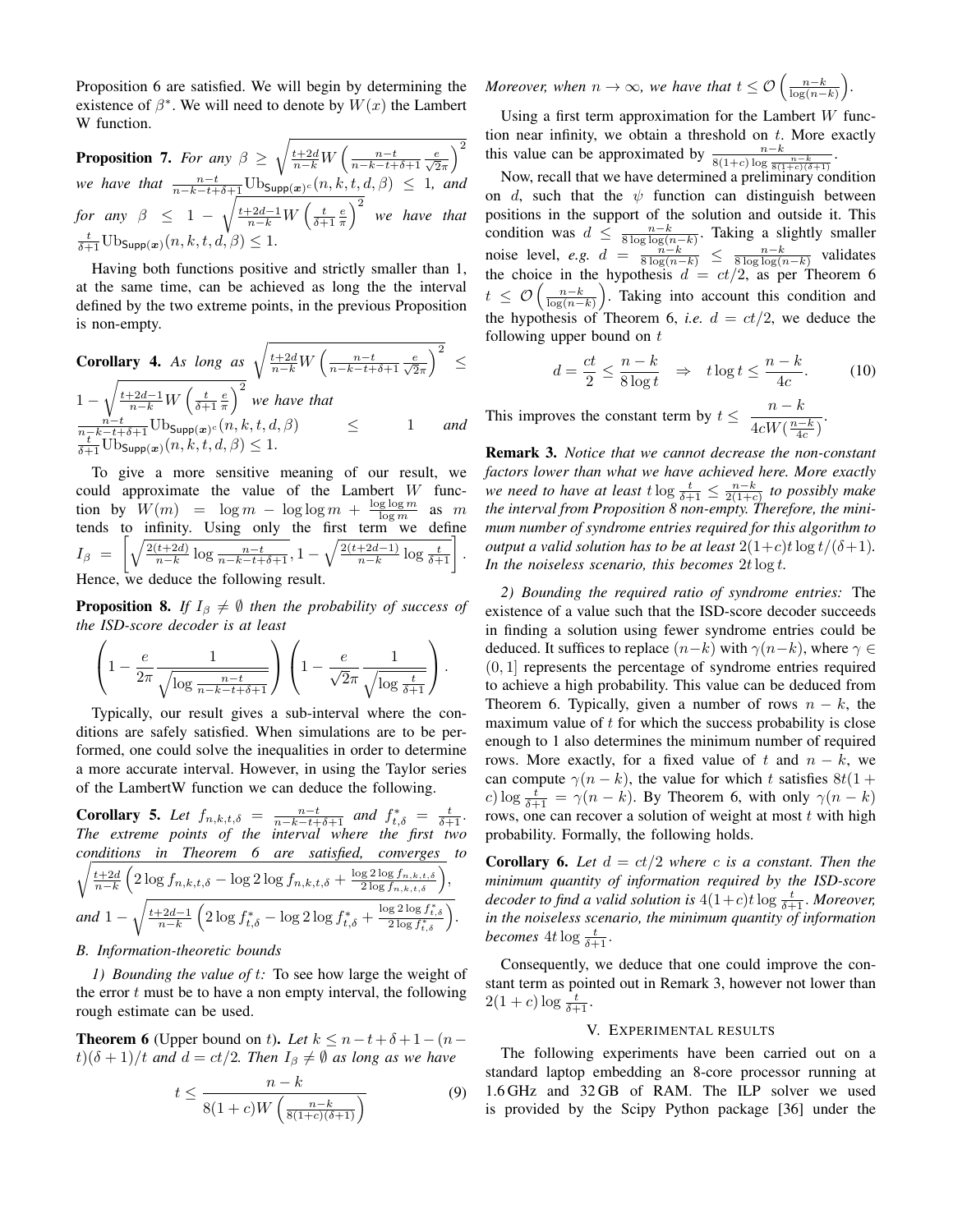

Fig. 3: Number of ones in the first n−k positions for some of the *Classic McEliece* and BIKE sets of parameters and different levels of a centered binomial noise.

scipy.optimize.linprog function. The score decoder is implemented using the Numpy Python package [37] to perform matrix computations.

#### *A. Success probability and ratio of syndrome entries*

For the results presented below, we set the  $(n, k, t)$  parameters according to the specifications of the *Classic McEliece* [2] and BIKE [3] cryptosystems.

The following experiments look at the number of syndrome entries required to bring  $t-\delta$  ones in the first  $n-k$  positions, as dictated by the ISD method. Results are shown in Figure 3, for both the *Classic McEliece* and the BIKE cryptosystems. Let us explain the meaning of the plots, when these are read horizontally. One way this could be read is as the weight of solutions retrieved by the ISD-Score decoder with probability 1. The green stripe represents the region corresponding to possible values of  $\delta$ . The value of  $\delta$  for the  $[t - \delta; t]$  interval is lower for the BIKE cryptosystem since it comes with much larger values of  $n$ , making the exhaustive search for the correct permutation much more costly. Conversely, we allow for  $\delta = 3$ in the case of *Classic McEliece* since the n values are smaller. For example, when  $n = 8192$  and noise level equal to t we can hope to retrieve solutions of weight at most 122 (which is smaller that the proposed parameters), while for the same length and noise smaller than  $t/2$  we can retrieve any solution of weight at most 128 using the ISD-score decoder using  $\delta = 3$ , or equivalently solutions of weight 125 using the Prange-score decoder. To summarize, except for the case  $n = 8192$  with noise levels strictly greater than  $t/2$ , all the plots suggests that the ISD-score decoder is able to retrieve with high probability a valid solution of weight  $t$  in presence of noise.

We can also read the plots vertically. This gives us the ratio of syndrome entries required to find a solution of given weight with high probability. The abscissa of the points of intersection between the curves and the green stripe gives minimum percentage of syndrome entries required in the ISD-score decoder to successfully retrieve a valid solution of weight  $t$ . For the BIKE cryptosystem, the ratio of syndrome

TABLE II: Theoretical lower bound on the ratio of syndrome entries necessary for the ISD-score decoder

| $\boldsymbol{n}$ | noiseless        | $\mathcal{B}(\frac{t}{4},\frac{1}{2})$ | $\mathcal{B}(\frac{t}{2},\frac{1}{2})$ | $\mathcal{B}(\frac{3t}{4},\frac{1}{2})$ | $\mathcal{B}(t,\frac{1}{2})$ |  |  |  |
|------------------|------------------|----------------------------------------|----------------------------------------|-----------------------------------------|------------------------------|--|--|--|
|                  | Classic McEliece |                                        |                                        |                                         |                              |  |  |  |
| 3488             | 0.46             | 0.58                                   | 0.69                                   | 0.81                                    | 0.92                         |  |  |  |
| 4608             | 0.49             | 0.61                                   | 0.73                                   | 0.86                                    | 0.98                         |  |  |  |
| 6688             | 0.53             | 0.67                                   | 0.80                                   | 0.93                                    | 1.00                         |  |  |  |
| 8192             | 0.53             | 0.67                                   | 0.80                                   | 0.93                                    | 1.00                         |  |  |  |
| <b>BIKE</b>      |                  |                                        |                                        |                                         |                              |  |  |  |
| 24646            | 0.09             | 0.11                                   | 0.14                                   | 0.16                                    | 0.18                         |  |  |  |
| 49318            | 0.07             | 0.09                                   | 0.11                                   | 0.13                                    | 0.15                         |  |  |  |
| 81946            | 0.06             | 0.08                                   | 0.09                                   | 0.11                                    | 0.13                         |  |  |  |

entries required to bring at least  $t - 1$  ones in the first n − k positions ranges from 4.75 % to 6.5 %. For the *Classic McEliece* cryptosystem, the ratio of syndrome entries required to bring at least  $t - 3$  ones in the first  $n - k$  positions ranges from 48 % to 62 %. We have also computed the best theoretical lower bound we could hope for, *i.e.*, the percentage of syndrome entries should be at least  $\frac{2(1+c)t}{n-k} \log \frac{t}{\delta+1}$ . When comparing the experimental results shown in Figure 3 and Table II, we observe that theoretical values are around 10 % smaller than the experimental values.

### *B. ILP sover and ISD-score decoder*

*a) Percentage of required entries:* To compare the ILP solver with the ISD-score decoder we used the parameters for the *Classic McEliece* proposal. We decided to consider only the *Classic McEliece* because the execution time of the ILP solver for the smallest parameters of BIKE exceeded tens of minutes for a single instance of the  $N - SDP$ . Obtaining in a reasonable time a solid statistical evidence of the performance of the ILP solver for BIKE, would assume a much more optimized implementation of the solver, which is not the main purpose of this article. The results for the ILP solver in the noiseless scenario are given in Figure 4. The success rate is computed for ten evenly spaced ratios ranging from 1 to 100 %.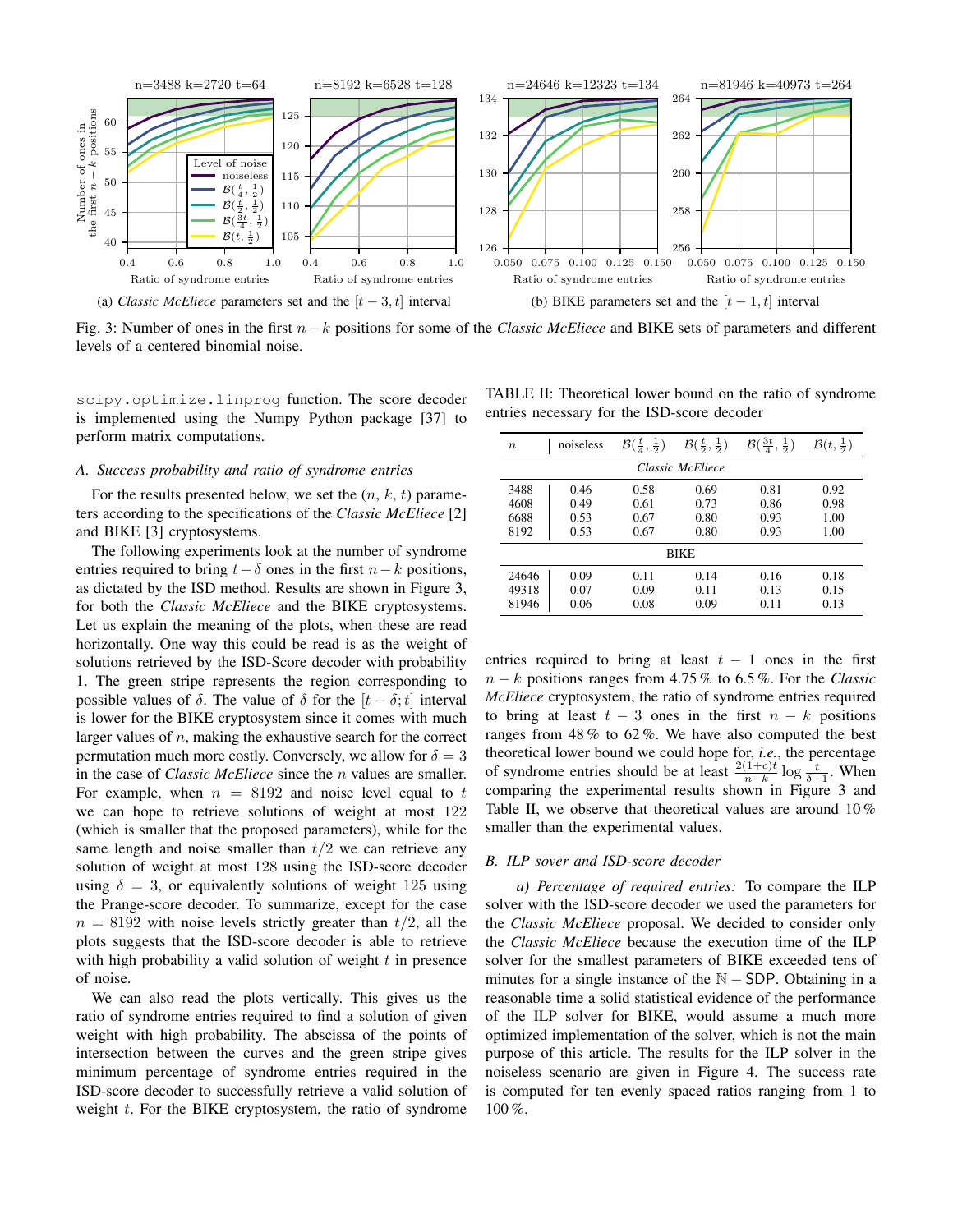

Fig. 4: Success rate of the ILP solver for the  $N - SDP$  for four sets of parameters and different ratio of syndrome entries considered

We observe that the behavior is the same for all sets of parameters. When considering 30 % of syndrome entries, the ILP solver failed at recovering the error vector ten times out of ten. Conversely, when considering 40 % of syndrome entries, the ILP solver succeeded at recovering the error vector ten times out of ten. Hence, the main drawback of the ILP solver, when compared to the ISD-score decoder, is that the ILP cannot be used when only a small percentage of syndrome entries are known.

*b) Noisy setting:* In a noisy setting, the differences between the ILP solver and the ISD-score decoder is even more dramatic. Indeed, the ILP solver either succeeds in finding a valid solution, with  $t$  ones in the first  $t$  positions, or it fails. Conversely, the ISD-score decoder has a succeeds if  $t - \delta$ ones are in the first  $(n-k)$  positions, providing a much larger margin in the noisy setting.

Eventually, the permutation returned by the ISD-score decoder is always better than a random permutation. Therefore, one can always resort to exhaustive search afterwards.

*c) Computation time:* When comparing the time required by the two algorithms for retrieving a valid solution, we notice a significant gap between the two algorithms. From Figure 5 we can see that it takes less than 0.1 s for the ISD-score decoder, while for the ILP it takes at least 10 s for any of the parameters of the *Classic McEliece* scheme. Broadly speaking, the ILP solver is three orders of magnitude slower than the ISD-score decoder.

## VI. CONCLUSION

This article evaluated the efficiency of the score decoder for integer syndrome decoding in the presence of noise. We proved that, even in the presence of noise, this decoder is indeed able to successfully bring  $t - \delta$  ones in the first  $n - k$  positions, as required by the ISD-based methods. We then experimentally validate this capability considering the parameter sets of two post-quantum cryptosystems, *Classic McEliece* and BIKE. Future works could investigate other types of noise or improve the efficiency of the decoder, bringing it closer to the information-theoretic bound.



Fig. 5: Computation time of the ILP solver and the Score decoder

### VII. ACKNOWLEDGMENT

B. Colombier was supported by the French National Research Agency in the framework of the "Investissements d'avenir" program "ANR-15-IDEX-02" and the LabEx PER-SYVAL "ANR-11-LABX-0025-01".

V.-F. Drăgoi was supported by a grant of the Ministry of Research, Innovation and Digitization, CNCS/CCCDI-UEFISCDI, project number PN-III-P1-1.1-PD-2019-0285, within PNCDI III.

#### **REFERENCES**

- [1] P. Shor, "Algorithms for quantum computation: Discrete logarithms and factoring," in *FOCS*, S. Goldwasser, Ed., 1994, pp. 124–134.
- [2] M. R. Albrecht, D. J. Bernstein, T. Chou, C. Cid, J. Gilcher, T. Lange, V. Maram, I. von Maurich, R. Misoczki, R. Niederhagen, K. G. Paterson, E. Persichetti, C. Peters, P. Schwabe, N. Sendrier, J. Szefer, C. J. Tjhai, M. Tomlinson, and W. Wang, "Classic McEliece," National Institute of Standards and Technology, Tech. Rep., 2020, available at https://csrc. nist.gov/projects/post-quantum-cryptography/round-3-submissions.
- [3] N. Aragon, P. Barreto, S. Bettaieb, L. Bidoux, O. Blazy, J.-C. Deneuville, P. Gaborit, S. Gueron, T. Guneysu, C. Aguilar Melchor, R. Misoczki, E. Persichetti, N. Sendrier, J.-P. Tillich, G. Zémor, V. Vasseur, and S. Ghosh, "BIKE," National Institute of Standards and Technology, Tech. Rep., 2020, available at https://csrc.nist.gov/projects/ post-quantum-cryptography/round-3-submissions.
- [4] E. Berlekamp, R. McEliece, and H. van Tilborg, "On the inherent intractability of certain coding problems," *IEEE Trans. Inform. Theory*, vol. 24, no. 3, pp. 384–386, May 1978.
- [5] M. P. C. Fossorier, K. Kobara, and H. Imai, "Modeling bit flipping decoding based on nonorthogonal check sums with application to iterative decoding attack of mceliece cryptosystem," *IEEE Trans. Inf. Theor.*, vol. 53, no. 1, p. 402–411, jan 2007. [Online]. Available: https://doi.org/10.1109/TIT.2006.887515
- [6] A. A. Jabri, "A statistical decoding algorithm for general linear block codes," in *Cryptography and Coding*, B. Honary, Ed. Berlin, Heidelberg: Springer Berlin Heidelberg, 2001, pp. 1–8.
- [7] R. Overbeck, "Statistical decoding revisited," in *Information Security* and Privacy, L. M. Batten and R. Safavi-Naini, Eds. Berlin, Heidelberg: Springer Berlin Heidelberg, 2006, pp. 283–294.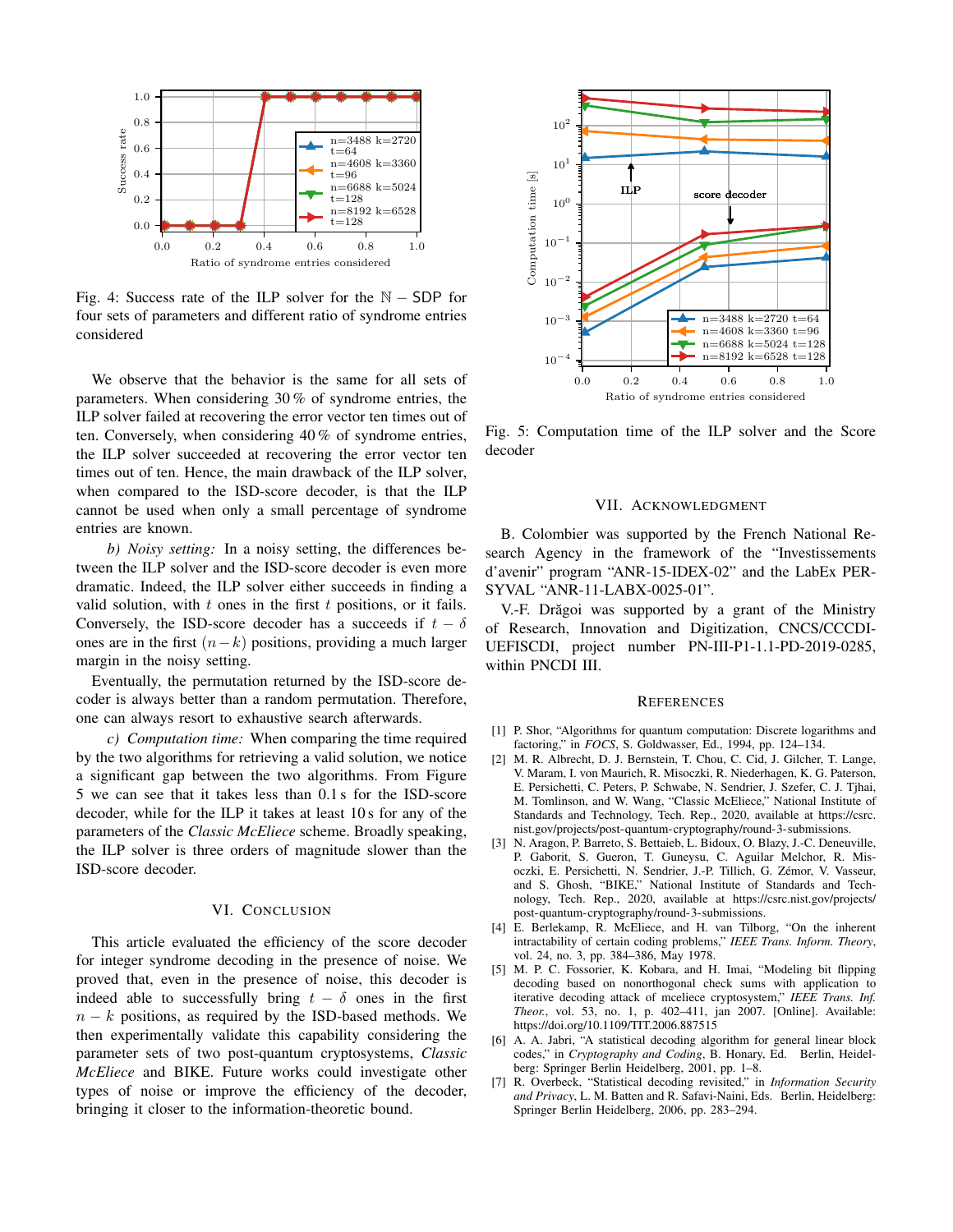- [8] T. Debris-Alazard and J.-P. Tillich, "Statistical decoding," in *2017 IEEE International Symposium on Information Theory (ISIT)*, 2017, pp. 1798– 1802.
- [9] E. Prange, "The use of information sets in decoding cyclic codes," *IRE Transactions on Information Theory*, vol. 8, no. 5, pp. 5–9, 1962. [Online]. Available: http://dx.doi.org/10.1109/TIT.1962.1057777
- [10] P. J. Lee and E. F. Brickell, "An observation on the security of McEliece's public-key cryptosystem," in *Advances in Cryptology - EU-ROCRYPT'88*, ser. Lecture Notes in Comput. Sci., vol. 330. Springer, 1988, pp. 275–280.
- [11] J. Stern, "A method for finding codewords of small weight," in *Coding Theory and Applications*, ser. Lecture Notes in Comput. Sci., G. D. Cohen and J. Wolfmann, Eds., vol. 388. Springer, 1988, pp. 106–113.
- [12] J. Leon, "A probabilistic algorithm for computing minimum weights of large error-correcting codes," *IEEE Trans. Inform. Theory*, vol. 34, no. 5, pp. 1354–1359, 1988.
- [13] I. Dumer, "Two decoding algorithms for linear codes," *Probl. Inf. Transm.*, vol. 25, no. 1, pp. 17–23, 1989.
- [14] ——, "On minimum distance decoding of linear codes," in *Proc. 5th Joint Soviet-Swedish Int. Workshop Inform. Theory*, Moscow, 1991, pp. 50–52.
- [15] A. Canteaut and F. Chabaud, "A new algorithm for finding minimumweight words in a linear code: Application to mceliece's cryptosystem and to narrow-sense BCH codes of length 511," *IEEE Trans. Inform. Theory*, vol. 44, no. 1, pp. 367–378, 1998. [Online]. Available: http://dx.doi.org/10.1109/18.651067
- [16] M. Finiasz and N. Sendrier, "Security bounds for the design of codebased cryptosystems," in *Advances in Cryptology - ASIACRYPT 2009*, ser. Lecture Notes in Comput. Sci., M. Matsui, Ed., vol. 5912. Springer, 2009, pp. 88–105.
- [17] D. J. Bernstein, T. Lange, and C. Peters, "Smaller decoding exponents: ball-collision decoding," in *Advances in Cryptology - CRYPTO 2011*, ser. Lecture Notes in Comput. Sci., vol. 6841, 2011, pp. 743–760.
- [18] A. May, A. Meurer, and E. Thomae, "Decoding random linear codes in O(20.054n)," in *Advances in Cryptology ASIACRYPT 2011*, ser. Lecture Notes in Comput. Sci., D. H. Lee and X. Wang, Eds., vol. 7073. Springer, 2011, pp. 107–124.
- [19] A. Becker, A. Joux, A. May, and A. Meurer, "Decoding random binary linear codes in  $2^{n/20}$ : How  $1 + 1 = 0$  improves information set decoding," in *Advances in Cryptology - EUROCRYPT 2012*, ser. Lecture Notes in Comput. Sci. Springer, 2012.
- [20] A. May and I. Ozerov, "On computing nearest neighbors with applications to decoding of binary linear codes," in *Advances in Cryptology - EUROCRYPT 2015*, ser. Lecture Notes in Comput. Sci., E. Oswald and M. Fischlin, Eds., vol. 9056. Springer, 2015, pp. 203–228.
- [21] L. Both and A. May, "Decoding linear codes with high error rate and its impact for LPN security," in *Post-Quantum Cryptography - 9th International Conference, PQCrypto 2018, Fort Lauderdale, FL, USA, April 9-11, 2018, Proceedings*, ser. Lecture Notes in Computer Science, T. Lange and R. Steinwandt, Eds., vol. 10786. Springer, 2018, pp. 25– 46. [Online]. Available: https://doi.org/10.1007/978-3-319-79063-3\ 2
- [22] V.-F. Dragoi and F. L. Tiplea, "Generalized-inverse based decoding," Tech. Rep., 2022.
- [23] E. Prange, "The use of information sets in decoding cyclic codes," *IRE Transactions on Information Theory*, vol. 8, no. 5, pp. 5–9, 1962.
- [24] A. Esser and E. Bellini, "Syndrome decoding estimator," in *IACR International Conference on Practice and Theory of Public-Key Cryptography*, ser. Lecture Notes in Computer Science, G. Hanaoka, J. Shikata, and Y. Watanabe, Eds., vol. 13177. virtual event: Springer, Mar. 2022, pp. 112–141.
- [25] H. Niederreiter, "Knapsack-type cryptosystems and algebraic coding theory," in *Problems of Control and Information Theory 15*, 1986, pp. 159–166.
- [26] D. Augot, M. Finiasz, and N. Sendrier, "A fast provably secure cryptographic hash function," *IACR Cryptol. ePrint Arch.*, vol. 2003, p. 230, 2003.
- [27] P. Gaborit, C. Lauradoux, and N. Sendrier, "Synd: a fast code-based stream cipher with a security reduction," in *2007 IEEE International Symposium on Information Theory*, 2007, pp. 186–190.
- [28] J. Stern, "A new identification scheme based on syndrome decoding," in *Advances in Cryptology - CRYPTO '93, 13th Annual International Cryptology Conference, Santa Barbara, California, USA, August 22-26, 1993, Proceedings*, ser. Lecture Notes in Computer Science, D. R.

Stinson, Ed., vol. 773. Springer, 1993, pp. 13–21. [Online]. Available: https://doi.org/10.1007/3-540-48329-2\\_2

- [29] A. Horlemann, S. Puchinger, J. Renner, T. Schamberger, and A. Wachter-Zeh, "Information-set decoding with hints," in *International Workshop on Code-Based Cryptography*, ser. Lecture Notes in Computer Science, A. Wachter-Zeh, H. Bartz, and G. Liva, Eds., vol. 13150. Munich, Germany: Springer, jun 2021, pp. 60–83.
- [30] V.-F. Dragoi, P.-L. Cayrel, B. Colombier, D. Bucerzan, and S. Hoara, "Solving a modified syndrome decoding problem using integer programming," *INTERNATIONAL JOURNAL OF COMPUTERS COMMUNICATIONS and CONTROL*, vol. 15, no. 5, 2020. [Online]. Available: http://univagora.ro/jour/index.php/ijccc/article/view/3920
- [31] P. Cayrel, B. Colombier, V. Dragoi, A. Menu, and L. Bossuet, "Message-Recovery Laser Fault Injection Attack on the Classic McEliece Cryptosystem," in *Advances in Cryptology - EUROCRYPT 2021 - 40th Annual International Conference on the Theory and Applications of Cryptographic Techniques, Proceedings, Part II*, ser. Lecture Notes in Computer Science, A. Canteaut and F. Standaert, Eds., vol. 12697. Springer, 2021, pp. 438–467.
- [32] U. Feige and A. Lellouche, "Quantitative group testing and the rank of random matrices," *CoRR*, vol. abs/2006.09074, 2020. [Online]. Available: https://arxiv.org/abs/2006.09074
- [33] B. Colombier, V.-F. Dragoi, P.-L. Cayrel, and V. Grosso, "Messagerecovery profiled side-channel attack on the classic mceliece cryptosystem," Cryptology ePrint Archive, Report 2022/125, 2022. [Online]. Available: https://ia.cr/2022/125
- [34] H. Niederreiter, "Knapsack-type cryptosystems and algebraic coding theory," *Problems of Control and Information Theory*, vol. 15, no. 2, pp. 159–166, 1986.
- [35] P.-L. Cayrel, B. Colombier, V.-F. Drăgoi, A. Menu, and L. Bossuet, "Message-recovery laser fault injection attack on the classic mceliece cryptosystem," in *Advances in Cryptology – EUROCRYPT 2021*, A. Canteaut and F.-X. Standaert, Eds. Cham: Springer International Publishing, 2021, pp. 438–467.
- [36] P. Virtanen, R. Gommers, T. E. Oliphant, M. Haberland, T. Reddy, D. Cournapeau, E. Burovski, P. Peterson, W. Weckesser, J. Bright *et al.*, "Scipy 1.0: fundamental algorithms for scientific computing in python," *Nature methods*, vol. 17, no. 3, pp. 261–272, 2020.
- [37] C. R. Harris, K. J. Millman, S. J. Van Der Walt, R. Gommers, P. Virtanen, D. Cournapeau, E. Wieser, J. Taylor, S. Berg, N. J. Smith *et al.*, "Array programming with numpy," *Nature*, vol. 585, no. 7825, pp. 357–362, 2020.
- [38] B. Klar, "Bounds on tail probabilities of discrete distributions," *Probability in the Engineering and Informational Sciences*, vol. 14, pp. 161 – 171, 2000.

#### APPENDIX

*Proof of Theorem 1*

**Theorem** (1). Let  $H \in \{0,1\}^{(n-k)\times n}$  be a random matrix, *with distribution given by*  $h_{j,i} \sim \mathcal{B}er(\frac{1}{2})$  *and*  $s \in \mathbb{N}^{n-k}$  *such that*  $\exists$   $x$  ∈ {0, 1}<sup>n</sup> with  $HW(x) = t$  satisfying  $Hx = s$ . Then  $\psi_i(\mathbf{s})$  *follows the distribution* 

$$
\psi_i(\mathbf{s}) \sim \begin{cases} \mathcal{B}((n-k)t, \frac{1}{2}) & \text{for } i \notin \text{Supp}(\mathbf{x}) \\ n-k + \mathcal{B}((n-k)(t-1), \frac{1}{2}) & \text{for } i \in \text{Supp}(\mathbf{x}) \\ (11) & \end{cases}
$$

*Moreover, the following holds*

$$
\begin{cases}\n\mathbb{E}(\psi_i(\mathbf{s})) = \frac{(n-k)t}{2}, & \text{for } i \notin \text{Supp}(\mathbf{x}) \\
\mathbb{E}(\psi_i(\mathbf{s})) = \frac{(n-k)t}{2} + \frac{n-k}{2}, & \text{for } i \in \text{Supp}(\mathbf{x})\n\end{cases}
$$
\n
$$
\begin{cases}\n\text{Var}(\psi_i(\mathbf{s})) = \frac{(n-k)t}{4} & \text{for } i \notin \text{Supp}(\mathbf{x}) \\
\text{Var}(\psi_i(\mathbf{s})) = \frac{(n-k)t}{4} - \frac{n-k}{4} & \text{for } i \in \text{Supp}(\mathbf{x})\n\end{cases}
$$

*Proof.* By definition 4 we have that

$$
\psi_i(s) = \sum_{\ell=1}^{n-k} (h_{\ell,i} s_{\ell} + (1 - h_{\ell,i})(t - s_{\ell}))).
$$
 (12)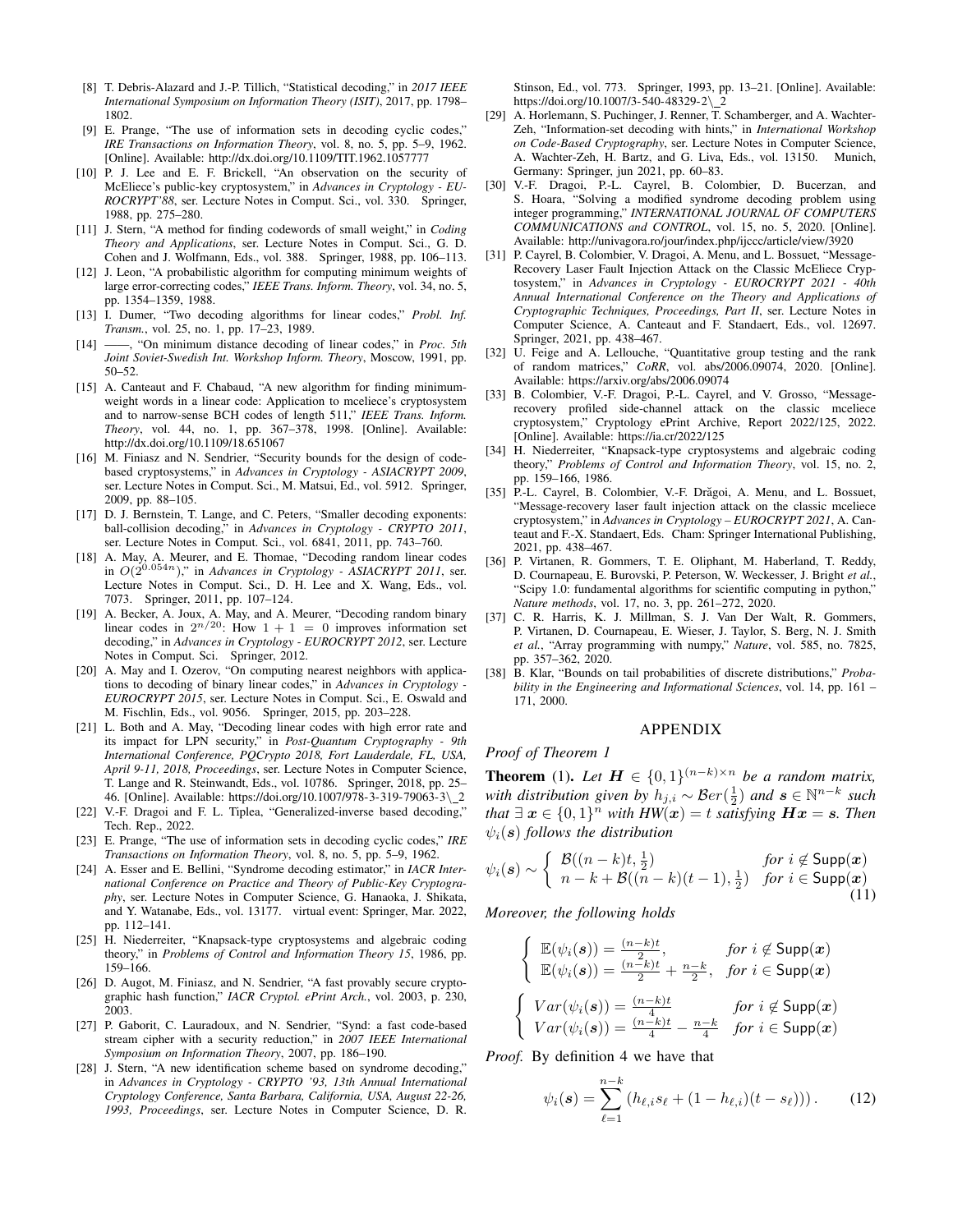Let us denote  $X_{\ell} = h_{\ell,i} s_{\ell} + (1 - h_{\ell,i})(t - s_{\ell})$ . As  $s_{\ell} = \text{Proof of Theorem 3}$  and Theorem 4  $\sum_{\ell,j}$  we deduce that  $j \in$ Supp $(x)$ 

$$
X_{\ell} = h_{\ell,i} \sum_{j \in \text{Supp}(\boldsymbol{x})} h_{\ell,j} + (1 - h_{\ell,i})(t - \sum_{j \in \text{Supp}(\boldsymbol{x})} h_{\ell,j})).
$$
 (13)

We have two cases :

• if  $i \notin$  Supp $(x)$  then

$$
X_{\ell} = \begin{cases} \sum_{j \in \text{Supp}(\boldsymbol{x})} h_{\ell,j} &= s_{\ell} \quad \text{, if } h_{\ell,i} = 1\\ t - \sum_{j \in \text{Supp}(\boldsymbol{x})} h_{\ell,j} &= t - s_{\ell} \quad \text{, if } h_{\ell,i} = 0 \end{cases} \tag{14}
$$

As  $s_{\ell} \sim \mathcal{B}(t, \frac{1}{2})$  we deduce that  $X_{\ell} \sim \mathcal{B}(t, \frac{1}{2})$  for all  $i \notin \text{Supp}(x)$ , and by independence we obtain  $\psi_i(\mathbf{s}) \sim \mathcal{B}((n-k)t, \frac{1}{2})$ , then  $\mathbb{E}(\psi_i(\mathbf{s})) = \frac{(n-k)t}{2}$  and  $Var(\psi_i(\mathbf{s})) = \frac{(n-k)t}{4}.$ 

• if  $i \in \text{Supp}(x)$  we have that  $s_{\ell}$  and  $h_{\ell,i}$  are dependent random variables. Hence we obtain

$$
X_{\ell} = \begin{cases} 1 + \sum_{j \in \text{Supp}(\boldsymbol{x}) \setminus \{i\}} h_{\ell,j} & , \text{if } h_{\ell,i} = 1 \\ 1 + (t - 1) - \sum_{j \in \text{Supp}(\boldsymbol{x}) \setminus \{i\}} h_{\ell,j} & , \text{if } h_{\ell,i} = 0 \end{cases}
$$
(15)

As  $s_{\ell} - h_{\ell,i} \sim \mathcal{B}(t-1,\frac{1}{2})$  we deduce that  $X_{\ell} \sim 1 +$  $\mathcal{B}(t-1, \frac{1}{2})$  for all  $i \in \text{Supp}(x)$ , and by independence of the variables  $X_\ell$  we obtain  $\psi_i(\mathbf{s}) \sim (n-k) + \mathcal{B}((n-k))$  $k)(t-1), \frac{1}{2}).$ 

 $\Box$ 

# *Proof of Corollary 2*

**Corollary** (2). Let  $\epsilon_i \sim -d + \mathcal{B}(2d, \frac{1}{2})$ . Then w.h.p. we have  $|\psi_i(\tilde{s}) - \psi_i(s)| \leq \sqrt{\frac{d(n-k)\log\log(n-k)}{2}}$ . Moreover, for any  $d \leq \frac{n-k}{8 \log \log (n-k)}$ , the function  $\psi(\tilde{s})$  distinguishes positions *in* Supp $(\boldsymbol{x})$  *from positions outside* Supp $(\boldsymbol{x})$  *w.h.p.* 

*Proof.* Apply Proposition 2 and Corollary 1 to obtain the the results. In order to determine the upper bound on  $d$ , we start by computing the intervals of confidence for  $\psi_i(\tilde{s})$  by substituting  $g(n, k, y) = \log \log(n - k)$  in Proposition 2. This yields an interval  $I_{\tilde{s}}(i)$  defined by the two extremal points  $\mathbb{E}(\psi_i(\tilde{s})) -$ <br> $\sqrt{d(n-k)\log\log(n-k)}$  $\sqrt{\frac{d(n-k)\log\log(n-k)}{2}}$  and  $\mathbb{E}(\psi_i(\widetilde{s})) + \sqrt{\frac{d(n-k)\log\log(n-k)}{2}}$ .

More exactly we have

•  $i \notin \text{Supp}(x)$  the following extremal points  $\frac{(n-k)t}{2} - \sqrt{\frac{d(n-k)\log\log(n-k)}{2}}$ , and  $\frac{(n-k)t}{2} + \sqrt{\frac{d(n-k)\log\log(n-k)}{2}}$ •  $i \in$  Supp $(x)$  the following estremal points  $\sqrt{\frac{d(n-k)\log\log(n-k)}{k}}$  $\overline{d}$ 

$$
\frac{\frac{(n-k)t}{2} + \frac{n-k}{2} - \sqrt{\frac{d(n-k)\log\log(n-k)}{2}}, \text{ and } \frac{(n-k)t}{2} + \frac{n-k}{2} + \sqrt{\frac{d(n-k)\log\log(n-k)}{2}}.
$$

Since we require that the two intervals should be disjoint, we require to have

$$
2\sqrt{\frac{d(n-k)\log\log(n-k)}{2}} \le \frac{n-k}{2} \tag{16}
$$

Hence, we should have  $d \leq \frac{n-k}{8 \log \log (n-k)}$ .  $\Box$ 

Let us begin by giving a useful result on the tail of binomial distribution.

**Lemma 1** ([38]). Let  $X \sim \mathcal{B}(n, 1/2)$  and  $n/2 \leq \alpha \leq n$ . *Then*

$$
\text{Prob}(X \ge \alpha) \le \frac{\alpha + 1}{2\alpha - n + 1} \text{Prob}(X = \alpha). \tag{17}
$$

**Lemma 2** ([32]). *Let X* ∼ *B*(*n*, 1/2) *and*  $\alpha$  ≤ *n*/2. *Then* 

$$
\text{Prob}\left(X=\frac{n}{2}+\alpha\right) \le \frac{e}{2\pi} \sqrt{\frac{n}{\frac{n^2}{4}-\alpha^2}} e^{-\frac{2\alpha^2}{n}}. \qquad (18)
$$

 $\Box$ 

**Proposition 9.** *Let*  $X \sim \mathcal{B}(n, 1/2)$  *and*  $\alpha < n$ *. Then* 

$$
\text{Prob}\left(X \ge \frac{n}{2} + \frac{\alpha}{2}\right) \le \frac{e}{2\pi} \left(1 + \frac{n+1}{\alpha+1}\right) \sqrt{\frac{n}{n^2 - \alpha^2}} e^{-\frac{\alpha^2}{2n}}.
$$
\n<sup>(19)</sup>

*Proof.* Use Lemma 1 and 2.

Now, we can proceed to the demonstration. Let us recall the result we want to prove.

**Theorem** (3). Let  $\beta \in (0.1)$  and  $B_{\beta} = \frac{(n-k)t}{2} + \frac{\beta(n-k)}{2}$ . Then *we have for*  $i \notin$  Supp $(x)$ 

$$
\mathsf{Prob}\left(\psi_i(\boldsymbol{s}) \ge B_\beta\right) \le \frac{e}{\sqrt{2}\pi\beta} \sqrt{\frac{t}{n-k}} e^{-\frac{n-k}{2t}\beta^2},\qquad(20)
$$

*for*  $i \in$  Supp $(x)$ 

$$
\text{Prob}\left(\psi_i(\mathbf{s}) \le B_{\beta}\right) \le \frac{e}{\pi(1-\beta)} \sqrt{\frac{t-1}{n-k}} e^{-\frac{n-k}{2(t-1)}(1-\beta)^2}.
$$
\n(21)

*Proof.* Recall that

$$
\psi_i(\mathbf{s}) \sim \begin{cases} \mathcal{B}((n-k)t, \frac{1}{2}) & \text{for } i \notin \text{Supp}(\mathbf{x}) \\ n-k + \mathcal{B}((n-k)(t-1), \frac{1}{2}) & \text{for } i \in \text{Supp}(\mathbf{x}) \end{cases}
$$

By Proposition 9 this yields for  $i \notin$  Supp(x) we have that Prob  $(\psi_i(\mathbf{s}) \geq B_\beta)$  is smaller than or equal to

$$
\leq \frac{\frac{e}{2\pi} \left( 1 + \frac{(n-k)t + 1}{(n-k)\beta + 1} \right) \sqrt{\frac{(n-k)t}{(n-k)^2 t^2 - (n-k)^2 \beta^2}}}{e^{\frac{(n-k)^2 \beta^2}{2(n-k)t}}} \tag{22}
$$

$$
=\frac{\frac{e}{2\pi}\left(1+\frac{(n-k)t+1}{(n-k)\beta+1}\right)\sqrt{\frac{t}{(n-k)t^2-(n-k)\beta^2}}}{e^{\frac{(n-k)\beta^2}{2t}}}
$$
(23)

$$
\leq \frac{e}{2\pi} \left( 1 + \frac{t}{\beta} \right) \sqrt{\frac{t}{(n-k)(t^2 - \beta^2)}} e^{-\frac{(n-k)\beta^2}{2t}} \tag{24}
$$

$$
\leq \frac{e}{2\pi\beta} \sqrt{\frac{t+\beta}{t-\beta}} \sqrt{\frac{t}{(n-k)}} e^{-\frac{(n-k)\beta^2}{2t}} \tag{25}
$$

$$
\leq \frac{e}{\sqrt{2}\pi\beta} \sqrt{\frac{t}{(n-k)}} e^{-\frac{(n-k)\beta^2}{2t}} \tag{26}
$$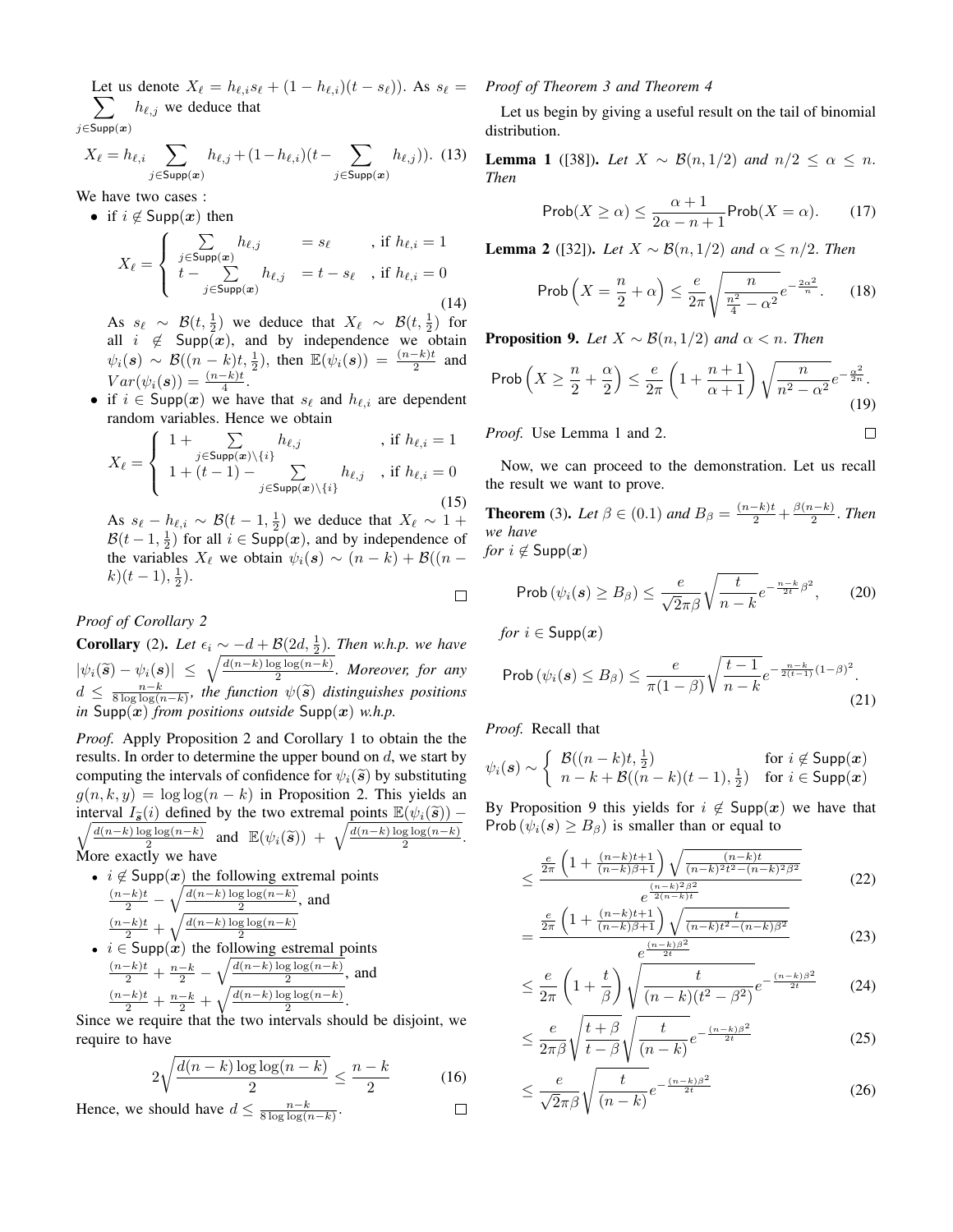For  $i \in \text{Supp}(x)$  we have that  $E(\psi_i(s)) =$  $\frac{(n-k)t}{2} + \frac{n-k}{2}$ . Hence, by Proposition 9 we obtain that Prob  $(\psi_i(s) \leq \frac{(n-k)t}{2} + \frac{(n-k)\beta}{2})$  is upper bounded by

$$
\leq \frac{\frac{e}{2\pi}\left(1+\frac{(n-k)(t-1)+1}{(n-k)(1-\beta)+1}\right)\sqrt{\frac{(n-k)^2(t-1)}{(n-k)^2(t-1)^2-(n-k)^2(1-\beta)^2}}}{e^{\frac{(n-k)^2(1-\beta)^2}{2(n-k)(t-1)}}}
$$

$$
= \frac{\frac{e}{2\pi} \left(1 + \frac{(n-k)(t-1)+1}{(n-k)(1-\beta)+1}\right) \sqrt{\frac{t-1}{(n-k)((t-1)^2 - (1-\beta)^2)}}}{e^{\frac{(n-k)(1-\beta)^2}{2(t-1)}}} \tag{28}
$$

$$
\leq \frac{\frac{e}{2\pi}\left(1+\frac{t-1}{1-\beta}\right)\sqrt{\frac{t-1}{(n-k)((t-1)^2-(1-\beta)^2)}}}{e^{\frac{(n-k)(1-\beta)^2}{2(t-1)}}}
$$
(29)

$$
\leq \frac{e}{2\pi\beta} \sqrt{\frac{t-\beta}{t+\beta+2}} \sqrt{\frac{t-1}{(n-k)}} e^{-\frac{(n-k)(1-\beta)^2}{2(t-1)}} \tag{30}
$$

$$
\leq \frac{e}{2\pi\beta} \sqrt{\frac{t-1}{(n-k)}} e^{-\frac{(n-k)\beta^2}{2(t-1)}}.
$$
\n(31)

Let us recall the second theorem to demonstrate.

**Theorem** (4). Let  $\epsilon_i \sim -d + \mathcal{B}(2d, \frac{1}{2})$  and  $\beta \in (0, 1)$ ,  $B_\beta =$  $\frac{(n-k)t}{2} + \frac{\beta(n-k)}{2}$ . Then we have *for*  $i \notin \mathsf{Supp}(\bm{x})$ 

$$
\mathsf{Prob}\left(\psi_i(\widetilde{\mathbf{s}})\geq B_\beta\right)\leq \frac{e}{\sqrt{2}\pi\beta}\sqrt{\frac{t+2d}{n-k}}e^{-\frac{(n-k)\beta^2}{2(t+2d)}},\qquad(32)
$$

*for*  $i \in$  Supp $(x)$ 

$$
\mathsf{Prob}\left(\psi_i(\widetilde{\mathbf{s}})\leq B_\beta\right)\leq \frac{e}{\pi(1-\beta)}\sqrt{\frac{t+2d-1}{n-k}}e^{-\frac{(n-k)(1-\beta)^2}{2(t+2d-1)}}.\tag{33}
$$

*Proof.* Recall that we have

• for  $i \notin$  Supp $(x)$ 

$$
\psi_i(\widetilde{\mathbf{s}}) \sim -d(n-k) + \mathcal{B}\left((n-k)(t+2d),\frac{1}{2}\right)
$$

• for  $i \in$  Supp $(x)$ 

$$
\psi_i(\widetilde{\mathbf{s}}) \sim -(d-1)(n-k) + \mathcal{B}\left((n-k)(t-1+2d), \frac{1}{2}\right)
$$

The proof is thus identical with that of Theorem 3 by simply putting  $t' = t + 2d$  when  $i \notin \text{Supp}(x)$  and  $t' = t + 2d - 1$ when  $i \in$  Supp $(x)$ .  $\Box$ 

*Proof of Theorem 5*

**Theorem** (5). Let  $\psi_i(\tilde{s})$  be random variables and  $f(n, k, t, d, B), g(n, k, t, d, B)$  *be two functions s.t.* 

$$
\text{Prob}(\psi_i(\widetilde{\mathbf{s}}) \le B) \le e^{-f(n,k,t,d,B)}, \quad i \in \text{Supp}(\mathbf{x}) \tag{34}
$$

$$
\mathsf{Prob}(\psi_i(\widetilde{\mathbf{s}}) \ge B) \le e^{-g(n,k,t,d,B)} \quad , i \notin \mathsf{Supp}(\mathbf{x}) \tag{35}
$$

*Then if it exists a value* B<sup>∗</sup> *s.t. the following conditions are satisfied*

- $0 \leq 1 \frac{t}{\delta + 1} e^{-f(n,k,t,d,B^*)} \leq 1,$
- $0 \leq 1 \frac{n-t}{n-t} e^{-g(n,k,t,d,B^*)} \leq 1,$
- $\frac{t}{\delta+1}e^{-f(n,k,t,d,B^*)} + \frac{n-t}{n-k-t+\delta+1}e^{-g(n,k,t,d,B^*)}$  is close *to zero,*

*then w.h.p. the ISD-score decoder succeeds in finding a valid solution.*

(27) *Proof.* Let  $X_B$  denote the number of indices  $j \in \text{Supp}(x)$ for which  $\psi_i(\tilde{s}) \leq B$ , and  $Y_B$  the number of indices  $j \notin \mathcal{E}$ Supp(x) for which  $\psi_i(\tilde{s}) \geq B$ . The probability of success of our algorithm equals

$$
= \sum_{B} \text{Prob}(X_B \le \delta) \text{Prob}(Y_B \le n - k - t + \delta)
$$

$$
= \sum_{B} (1 - \text{Prob}(X_B \ge \delta + 1)).
$$
  

$$
(1 - \text{Prob}(Y_B \ge n - k - t + \delta + 1))
$$

$$
\geq \sum_{B} \left( 1 - \frac{t}{\delta + 1} e^{-f(n,k,t,d,B)} \right) \cdot \left( 1 - \frac{n-t}{n-k-t+\delta+1} e^{-g(n,k,t,d,B)} \right).
$$

In the last equation we have used Markov's inequality. Also, the last sum is over those values  $B$  for which the two terms in the sum are both positive and smaller than 1. Now suppose that a  $B^*$  satisfying the required condition exists. Then the probability of success is

$$
\geq \left(1 - \frac{t}{\delta + 1}e^{-f(n,k,t,d,B^*)}\right).
$$

$$
\left(1 - \frac{n-t}{n-k-t+\delta+1}e^{-g(n,k,t,d,B^*)}\right)
$$

$$
\geq 1 - \frac{t}{\delta + 1}e^{-f(n,k,t,d,B^*)}-\frac{n-t}{n-k-t+\delta+1}e^{-g(n,k,t,d,B^*)}
$$

*Range of valid parameters: proofs and comments*

.

 $\Box$ 

The first useful results concerns the monotony of the two upper bounds.

 $\Box$ 

**Lemma 3.** *The functions*  $\frac{t}{\delta+1}$ Ub<sub>Supp(x)</sub>(n, k, t, d,  $\beta$ ) *and*  $\frac{n-t}{n-k-t+\delta+1}\text{Ub}_{\text{Supp}(\boldsymbol{x})^c}(n,k,t,d,\beta)$  *in*  $\beta \in (0,1)$ *, are positive increasing, and positive decreasing, resp.*

*Proof.* Let  $f(n, k, t, d, \beta) = \frac{t}{\delta + 1} \text{Ub}_{\text{Supp}(\boldsymbol{x})}(n, k, t, \beta^*)$  and  $g(n, k, t, d, \beta) = \frac{n-t}{n-k-t+\delta+1} \text{Ub}_{\text{Supp}(\mathbf{x})} \circ (n, k, t, d, \beta).$  We have that both functions  $f, g$  are positive. We also have

$$
\begin{aligned} \frac{\partial g(n,k,t,d,\beta)}{\partial\beta} = \\ &\quad - \frac{(n-k)\beta^2 + (t+2d)}{\beta(t+2d)}g(n,k,t,d,\beta) \end{aligned}
$$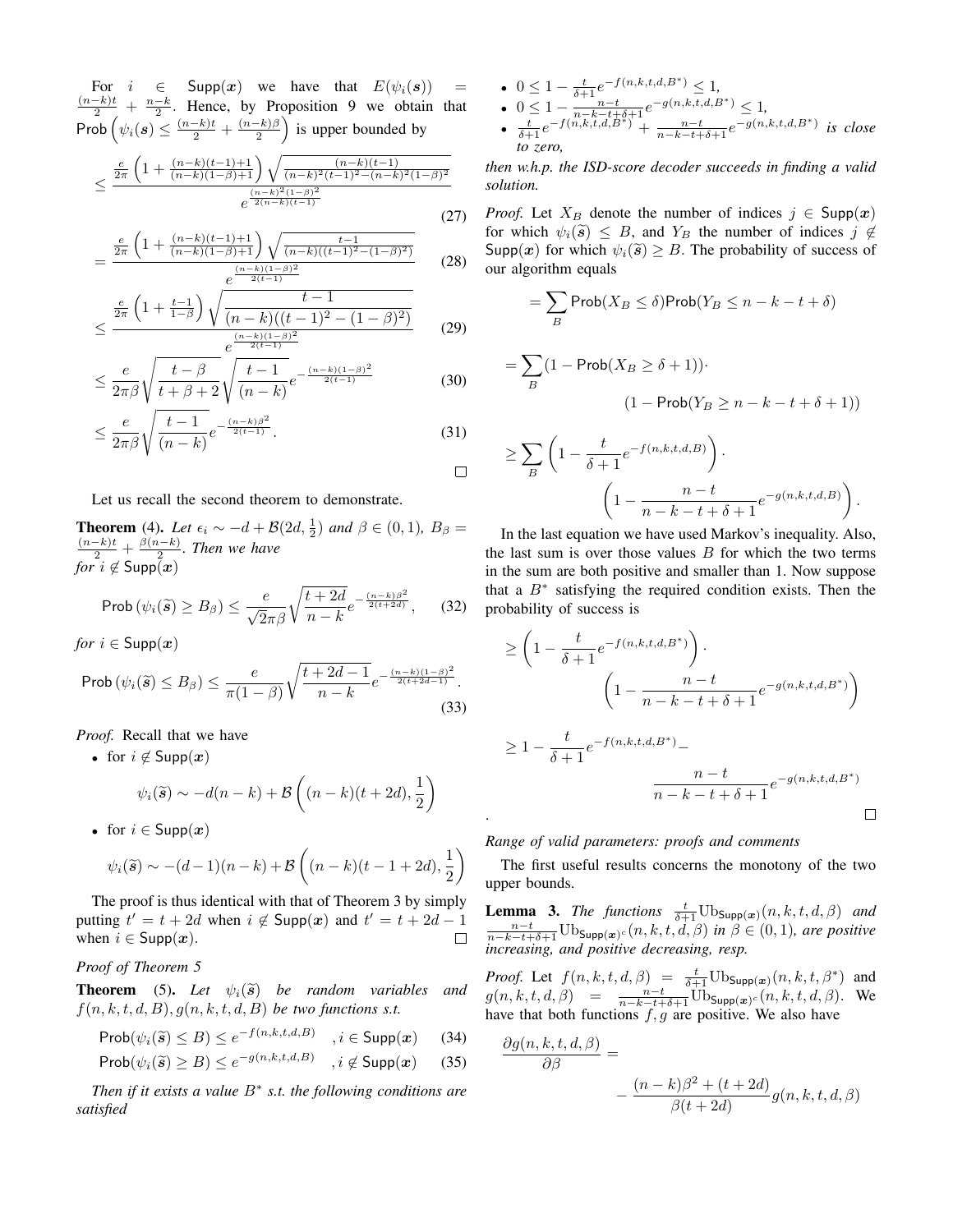$$
\begin{split} \frac{\partial f(n,k,t,d,\beta)}{\partial\beta} &= \\ &\frac{(n-k)(1-\beta)^2+(t+2d-1)}{(1-\beta)(t+2d-1)}f(n,k,t,d,\beta). \end{split}
$$

Using the fact that  $f$  and  $g$  are positive we deduce the wanted result. □

Now we can demonstrate Proposition 7. Let us first recall this result.

**Proposition** (7). *For any*  $\beta \geq$  $\sqrt{\frac{t+2d}{n-k}W\left(\frac{n-t}{n-k-t+\delta+1}\frac{e}{\sqrt{2}\pi}\right)}$  $\setminus^2$ *we have that*  $\frac{n-t}{n-k-t+\delta+\frac{1}{r}}\text{Ub}_{\text{Supp}(\boldsymbol{x})} \cdot (n, k, t, d, \beta) \leq 1$ , and *for any*  $\beta \leq 1$  –  $\sqrt{\frac{t+2d-1}{n-k}W\left(\frac{t}{\delta+1}\frac{e}{\pi}\right)^2}$  we have that  $\frac{t}{\delta+1}\mathrm{Ub}_{\mathsf{Supp}(\boldsymbol{x})}(n,k,t,d,\beta)\leq 1.$ 

*Proof.* Let us consider the limit point  $\beta$  where the two functions equal 1. As the first function is decreasing we then obtain a lower bound on  $\beta$ .

$$
\frac{n-t}{n-k-t+\delta+1} \text{Ub}_{\text{Supp}(\mathbf{x})^c}(n,k,t,d,\beta) = 1 \tag{36}
$$

$$
\frac{n-t}{n-k-t+\delta+1} \frac{e}{\sqrt{2}\pi\beta} \sqrt{\frac{t+2d}{n-k}} e^{-\frac{(n-k)\beta^2}{2(t+2d)}} = 1 \tag{37}
$$

$$
\left(\frac{n-t}{n-k-t+\delta+1}\frac{e}{\sqrt{2}\pi}\right)^2 \frac{t+2d}{(n-k)\beta^2} = e^{\frac{(n-k)\beta^2}{t+2d}}\tag{38}
$$

By letting  $y = \frac{(n-k)\beta^2}{t+2d}$  we have

$$
e^y y = \left(\frac{n-t}{n-k-t+\delta+1} \frac{e}{\sqrt{2\pi}}\right)^2, \tag{39}
$$

admitting a real solution  $y = W \left( \frac{n-t}{n-k-t+\delta+1} \frac{e}{\sqrt{2\pi}} \right)$  $\int_{0}^{2}$ , where  $\sqrt{\frac{t+2d}{n-k}W\left(\frac{n-t}{n-k-t+\delta+1}\frac{e}{\sqrt{2}\pi}\right)}$ W is the Lambert W function. From this we deduce  $\beta =$  $\int_{0}^{2}$ . The second function is increasing hence, it gives an upper bound on  $\beta$ .

$$
\frac{t}{\delta + 1} \text{Ub}_{\text{Supp}(\mathbf{x})}(n, k, t, d, \beta) = 1 \tag{40}
$$

$$
\frac{t}{\delta+1} \frac{e}{\pi(1-\beta)} \sqrt{\frac{t+2d-1}{n-k}} e^{-\frac{(n-k)(1-\beta)^2}{2(t+2d-1)}} = 1 \tag{41}
$$

$$
\left(\frac{t}{\delta+1}\frac{e}{\pi}\right)^2 \frac{t+2d-1}{(n-k)(1-\beta)^2} = e^{\frac{(n-k)(1-\beta)^2}{t+2d-1}}
$$
(42)

As in the first case we obtain 
$$
1 - \beta = \sqrt{\frac{t+2d-1}{n-k}W\left(\frac{t}{\delta+1}\frac{e}{\pi}\right)^2}
$$
.

Proposition 8 given a slightly weaker condition, however, it helps understanding the order of magnitutde of the parameters. Let us demonstrate the result.

*Proof.* Let  $\beta \geq \beta_1 = \sqrt{2 \frac{t+2d}{n-k} \log \frac{n-t}{n-k-t+\delta+1}}$ . Then the quantity  $\frac{n-t}{n-k-t+\delta+1} \text{Ub}_{\text{Supp}(\boldsymbol{x})^c}(n, k, t, d, \beta)$  equals

$$
= \frac{n-t}{n-k-t+\delta+1} \frac{e}{\sqrt{2\pi\beta}} \sqrt{\frac{t+2d}{n-k}} e^{-\frac{(n-k)\beta^2}{2(t+2d)}} \tag{43}
$$

$$
\leq \frac{n-t}{n-k-t+\delta+1} \frac{e}{2\pi\sqrt{\log\frac{n-t}{n-k-t+\delta+1}}} e^{-\log\frac{n-t}{n-k-t+\delta+1}}
$$
\n(44)

$$
=\frac{e}{2\pi}\frac{1}{\sqrt{\log\frac{n-t}{n-k-t+\delta+1}}}.\tag{45}
$$

Let  $1 - \beta \ge \beta_2 = \sqrt{2^{\frac{t+2d-1}{n-k}} \log \frac{t}{\delta+1}}$ . Then the quantity  $\frac{t}{\delta+1} \text{Ub}_{\text{Supp}(\mathbf{x})}(n, k, t, d, \beta)$  equals

$$
= \frac{t}{\delta + 1} \frac{e}{\pi (1 - \beta)} \sqrt{\frac{t + 2d - 1}{n - k}} e^{-\frac{(n - k)(1 - \beta)^2}{2(t + 2d - 1)}}
$$
(46)

$$
\leq \frac{e}{\sqrt{2\pi}} \frac{1}{\sqrt{\log \frac{t}{\delta + 1}}}.\tag{47}
$$

From this we deduce

$$
\frac{\sqrt{2(t+2d)}}{\sqrt{n-k}}\sqrt{\log\frac{n-t}{n-k-t+\delta+1}} \le \beta \tag{48}
$$

$$
\beta \le 1 - \frac{\sqrt{2(t+2d-1)}}{\sqrt{n-k}} \sqrt{\log \frac{t}{\delta+1}}.\tag{49}
$$

Now, suppose that  $[\beta_1, \beta_2]$  is non-empty and take  $\beta^* \in$  $[\beta_1, \beta_2]$ . Since  $\frac{t}{\delta+1} \text{Ub}_{\text{Supp}(\boldsymbol{x})}(n, k, t, d, \beta)$  is increasing in  $\beta$ , this implies that  $\frac{t}{\delta+1} \text{Ub}_{\text{Supp}(\boldsymbol{x})}(n, k, t, d, \beta^*)$  is upper bounded by

$$
\frac{t}{\delta+1} \text{Ub}_{\text{Supp}(\mathbf{x})}(n, k, t, d, \beta_2) = \frac{e}{\sqrt{2\pi}} \frac{1}{\sqrt{\log \frac{t}{\delta+1}}}.
$$
 (50)

Also, as  $\frac{n-t}{n-k-t+\delta+1} \text{Ub}_{\text{Supp}(\mathbf{x})^c}(n, k, t, d, \beta)$  is decreasing in β we have that  $\frac{n-t}{n-k-t+\delta+1}$  Ub<sub>Supp(x)</sub>  $c(n, k, t, d, \beta^*)$  is upper bounded by

$$
\leq \frac{n-t}{n-k-t+\delta+1} \text{Ub}_{\text{Supp}(\mathbf{x})^c}(n,k,t,d,\beta_1) \tag{51}
$$

$$
\leq \frac{e}{2\pi} \frac{1}{\sqrt{\log \frac{n-t}{n-k-t+\delta+1}}}.\tag{52}
$$

Equations (50) and (51) implies that both function

 $\frac{n-t}{n-k-t+\delta+1}$ Ub<sub>Supp $(x) \in (n, k, t, d, \beta), \frac{t}{\delta+1}$ Ub<sub>Supp $(x)$ </sub> $(n, k, t, d, \beta)$ </sub> are smaller than 1 in  $\beta^*$  and that the probability of success is at least

$$
\left(1 - \frac{e}{2\pi} \frac{1}{\sqrt{\log \frac{n-t}{n-k-t+\delta+1}}} \right) \left(1 - \frac{e}{\sqrt{2\pi}} \frac{1}{\sqrt{\log \frac{t}{\delta+1}}} \right). \tag{53}
$$

Proof of Theorem 6